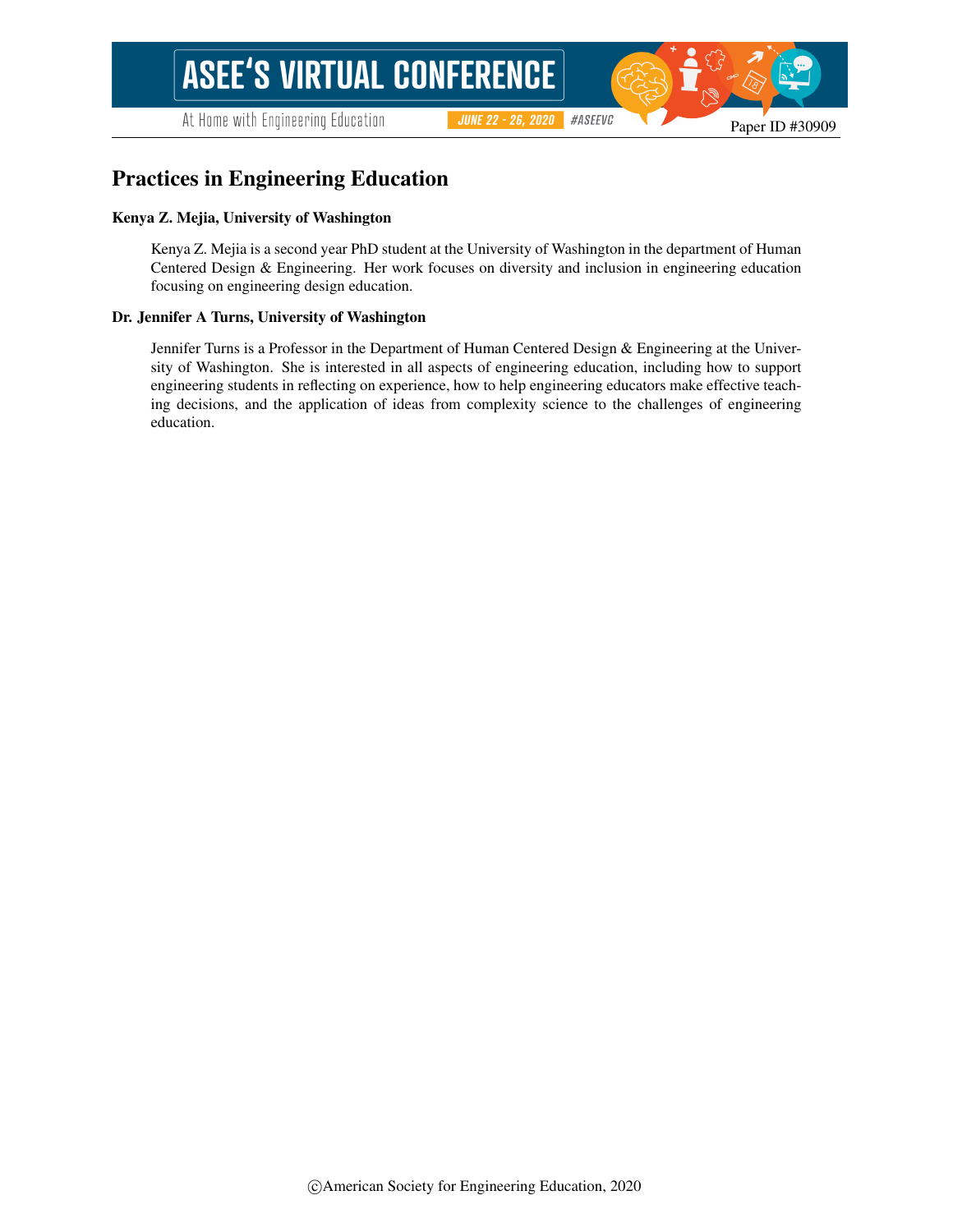# **A Look Into the Lived Experiences of Incorporating Inclusive Teaching Practices in Engineering Education**

#### **Abstract**

This research paper contributes to the field's understanding on how to support educators in creating a diverse and inclusive engineering education environment. Even with many conversations around diversity and inclusion, recruitment and retention of underrepresented students continues to be a concern. Although much has been learned, it is difficult to put into practice the research backed methods to improve the diversity and inclusion of our teaching. Our work looks at the lived experiences of university level engineering educators who have been incorporating diverse and inclusive practices in their teaching. Through highlighting lived experiences, this work seeks to provide insights into the realities and difficulties of incorporating inclusive practices into one's teaching. We used an open-ended interview protocol and conducted a thematic analysis on the transcribed data. We report the range of practices participants discussed, in order to give context to some of the lived experiences. We share realities around three themes: Community Support, Learning from Experiences, and The Work is Hard. Despite the amount of research on diversity and inclusion in the context of engineering education, we recognize incorporating these practices in teaching brings its own set of challenges. Therefore, we must not only understand what diversity and inclusion means, but also the context educators are working in and how they are experiencing this work of incorporating diverse and inclusive practices.

## **Introduction**

Diversity and inclusion (D&I) continues to be an important topic in engineering education as we seek ways to retain women and underrepresented students in STEM fields at the college level and beyond. STEM lacks the gender and racial diversity that mirrors the American population and there is an increasing need to fill engineering positions in the industry [\[1\]](https://www.zotero.org/google-docs/?yjin6g). There have been many efforts to encourage K-12 students to pursue careers in STEM, creating a national movement that includes summer camps, classes, and after school programs [\[2\]](https://www.zotero.org/google-docs/?o2wFA0). Higher education is starting to look at the institutional level change needed to support D&I efforts in order to attend to the diversity of their student population [\[3\]](https://www.zotero.org/google-docs/?YSpQsE). While there is a focus in engineering education research on best practices and a focus on change, there is limited scholarship focused on understanding the "on-the-ground" work of engineering educators working to address D&I in their everyday teaching.

In this research paper, we present the journeys of 12 college level educators who have been identified by peers in the engineering education community as individuals practicing inclusive teaching. These stories are intended to complement a) research that identifies issues of Diversity and Inclusion in engineering and b) research that documents efforts to address these issues. Although there are many studies that seek to understand the issues and explore potential solutions to different D&I concerns, these open-ended interviews highlight stories from the three sub-themes. These sub-themes show that doing work to support D&I requires community support, requires learning from experiences, either one's own or from one's students, and that the work can be hard. These stories are situated in three different sites of application for these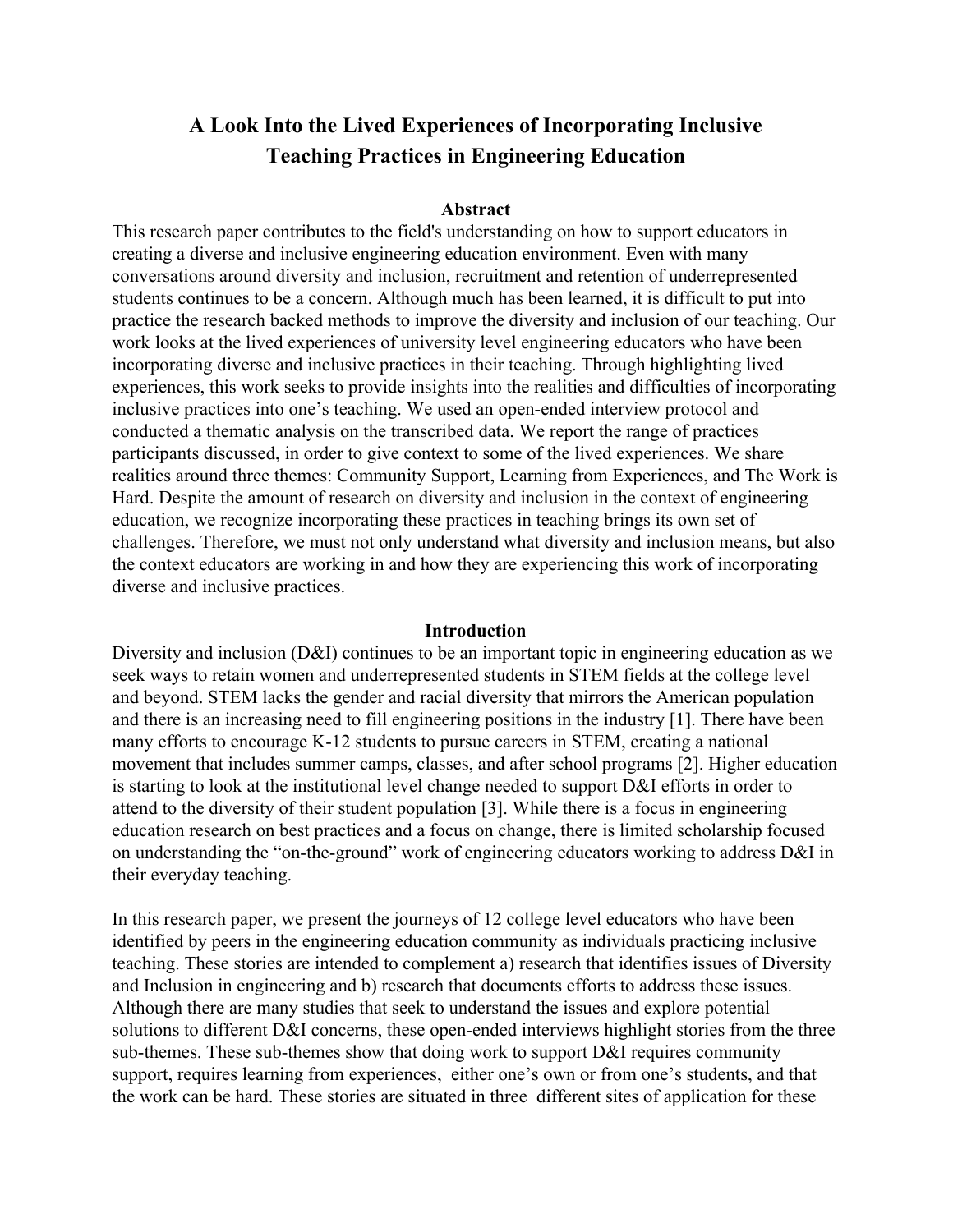practices— inside the classroom, outside the classroom, and in one's Integrity of Practice [\[4\]](https://www.zotero.org/google-docs/?p5lQFQ). After highlighting lived experiences, the research team points to co-design, with students and educators, as a promising methodology for innovation, design, and development of inclusive practices.

#### **Related Work**

In this section, we discuss two lines of research related to this study. One line of work has looked at D&I issues broadly, to understand the *cultural aspects* of engineering that marginalize and create issues with retention of women and underrepresented minorities and *how to incorporate D&I initiatives* into engineering education. Similarly, there has been a constant urge to improve the *research to practice* cycle on research related to good teaching practices. Looking at the work of going from research to practice gives us insights as to how to do the same translational work regarding diversity and inclusion practices specifically. Although some may find these findings not novel given the extensive number of informal conversations among educators, there exists little scholarship looking to understand the challenges or lived experiences of engineering educators working to incorporate these different activities and practices like the work by Colcer et al. [\[6\]](https://www.zotero.org/google-docs/?i04jlt). We seek to understand what makes it difficult for educators to incorporate inclusive practices.

## **Research on D&I in Engineering**

Diversity and Inclusion in engineering education has received a lot of attention in recent years because of the historical underrepresentation of minoritized demographics in engineering. The literature ranges from looking at macro-scale phenomena, such as the culture of engineering, to micro-scale phenomena, such as students' engineering identities. Much research explores the cultural and historical contexts of engineering education that have led to underrepresentation [\[1\],](https://www.zotero.org/google-docs/?fpXhso) [\[6\].](https://www.zotero.org/google-docs/?fpXhso) Studies have also looked at the different dimensions of diversity in STEM beyond the gender and minority spectrum [\[7\].](https://www.zotero.org/google-docs/?Zq33ww) Other studies have looked at how specific underrepresented groups understand engineering through self-efficacy and funds of knowledge [\[8\], \[9\]](https://www.zotero.org/google-docs/?ui9ioO), and how they experience engineering by looking at specific experiences in engineering research settings, design teams, and other personal campus experiences [\[10\]–\[14\]](https://www.zotero.org/google-docs/?7iA8g8). Researchers have also looked at inclusive values of peer educators, engineering identities, and first years' behaviors [\[15\]–\[17\]](https://www.zotero.org/google-docs/?UyfdVQ). There has also been work looking specifically at retention practices for underrepresented groups, such as inclusive environments in first-year classes and reviewing the successes and challenges in this type of work [\[18\]–\[20\].](https://www.zotero.org/google-docs/?ymWo87) Higher education studies have also looked specifically at how to improve teaching in STEM, with different teaching styles such as Project Based Learning. Higher education studies in general, is looking to synthesize all the work that has been done to understand inclusion at the institutional level [\[3\]](https://www.zotero.org/google-docs/?1jR408). STEM undergraduate education is culturally different from non-STEM disciplines in that there are certain norms and practices that are specific to engineering education environments [\[16\], \[21\], \[22\]](https://www.zotero.org/google-docs/?Ln16CZ). Even with all of this research around diversity and inclusion, it remains difficult to know what best practices to implement, specific to one's own context.

## **Research to Practice in Engineering Education**

Another line of work that has been critical to understanding best practices in Engineering Education has been the work looking at both the implementation and evaluation of specific class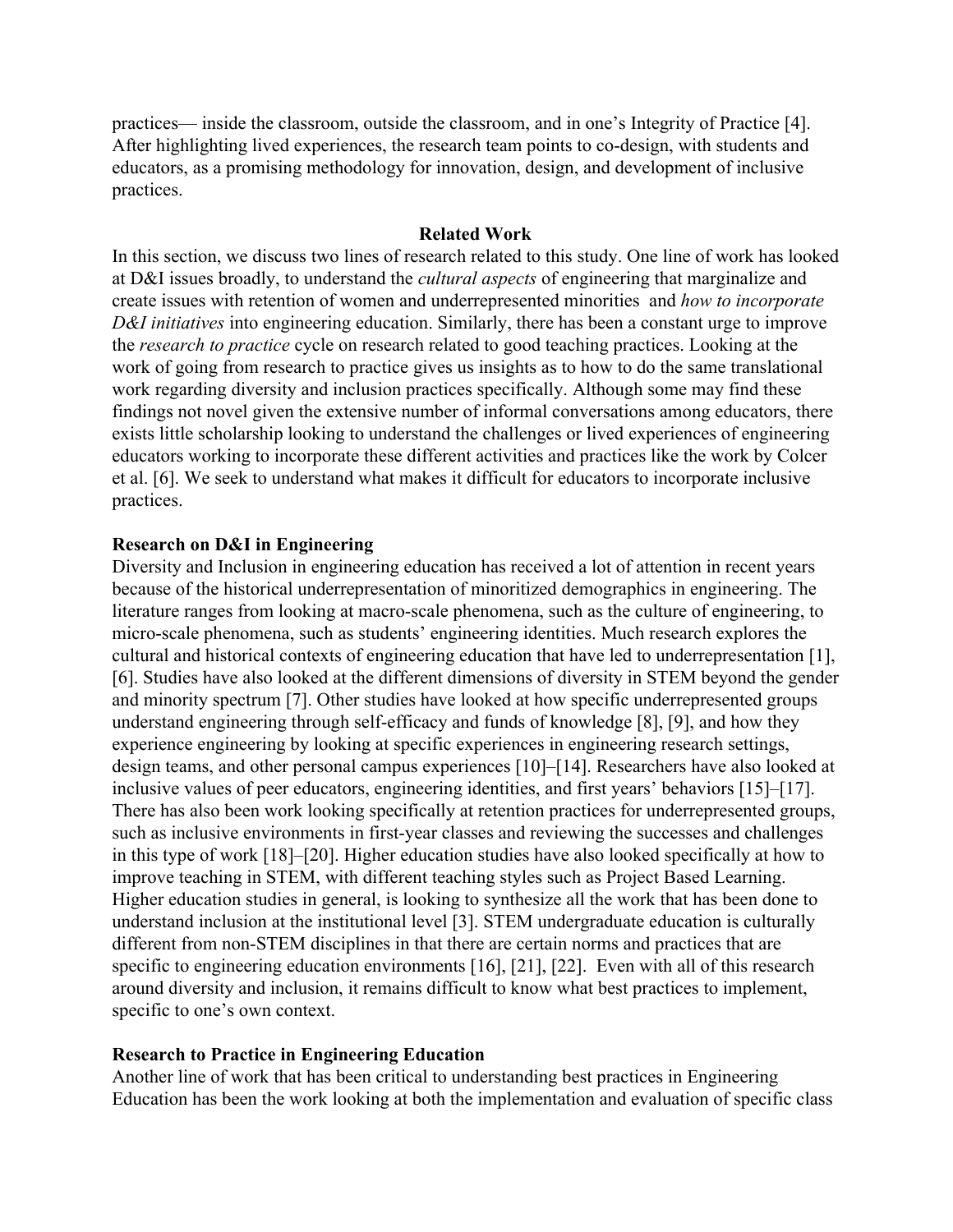activities. The work on research to practice cycle tries to understand the ways faculty incorporate good teaching practices from the literature into their classrooms and what constraints faculty have that prevent them from incorporating new practices. Two studies have looked at the role of faculty motivation in the implementation of new practices. These studies specifically use the Expectancy-Value Theory of motivation to understand faculty motivation given that research has shown it is difficult to incorporate well-researched practices into teaching, even with an abundance of research on best practices that contribute to student achievement [\[23\]–\[25\]](https://www.zotero.org/google-docs/?5Tf2rN). But as the need for more diversity persists, we will have to find a way to incorporate good research-based D&I practices into the classroom.

This study in particular looks to understand: What are the lived experiences of educators as they seek to incorporate D&I practices in their own classrooms? And from the insights about their lived experiences, what future work can be done to support more engineering educators in adopting new D&I practices into their classrooms?

## **Methods**

For this study, the data was collected using a semi-structured interview protocol with 12 college educators across 12 different institutions in the United States. Having 12 participants meant we reached data saturation [\[26\].](https://www.zotero.org/google-docs/?wVtjbn) The inclusion criteria for the recruitment of participants included 1) Teaching experience in an engineering department, 2) Currently working at a higher education institution, and 3) Recommended for having inclusive practices by a colleague. The first three participants were recommended by an engineering education expert on the research team, and the rest of the participants were recruited through snowball sampling [\[27\]](https://www.zotero.org/google-docs/?NqN1TA). Each interview lasted between 30 and 50 minutes. The semi-structured interview protocol asked participants about their journeys as educators and their inclusive practices. Each interview was audio recorded with permission from the participants. The data was then transcribed verbatim. Using an inductive thematic analysis [\[28\],](https://www.zotero.org/google-docs/?62AkPR) with reflexive coding, we surfaced semantic themes from the data. The interview included questions such as :

- 1. What comes to mind when thinking about ways that you support diversity and inclusion in your teaching?
- 2. Tell me about one practice you wanted to incorporate that did not go as planned.
- 3. How has diversity and inclusion played a role in your teaching over time?

The entire interview protocol can be found in Appendix A

Following the interviews, we collected demographic information from 11 of the 12 participants. Half of the participants had taught at the undergraduate level for over 21years, 33.3% had taught for 1-5 years, and 16.6% had taught for 16-20 years. We had no participants who had taught for 6-15 years. Participants had taught in classes that ranged in size from less than 20 to over 200. At least two participants had taught in each of the five U.S. regions— Northeast, Southeast, Midwest, West, and Southwest. Six participants identified as Caucasian and four participants identified as either Black/African, Hispanic/Latinx, or Asian, and one participant identified as more than one ethnicity. Five participants identified as female and six as male. One participant identified as transgender. Half of the participants also have or have had roles outside of teaching such as Research Scientists, Department Chairs, or similar roles at the administrator level.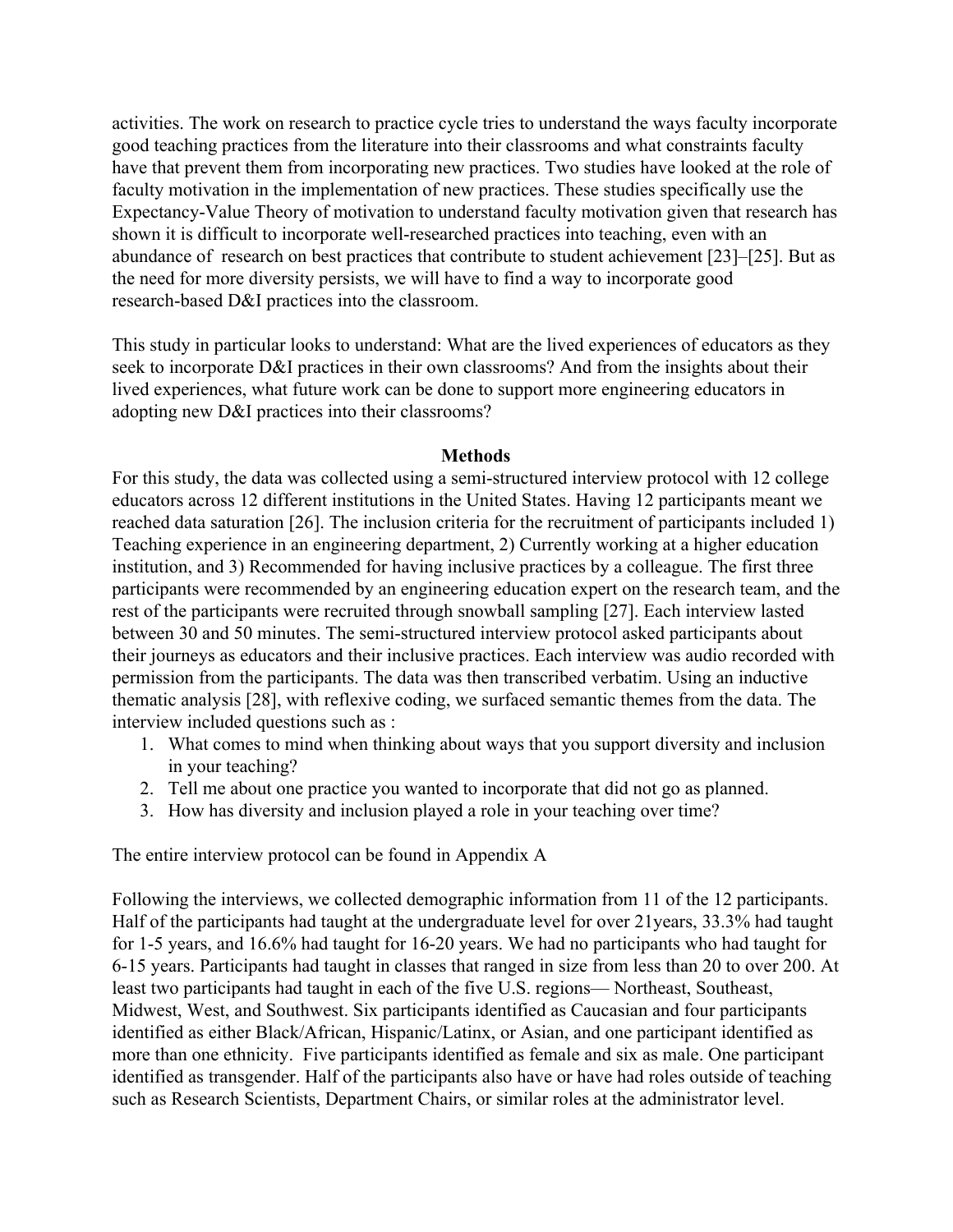## **Positionality Statement**

Here I address my positionality as a researcher, critical to reflexively acknowledging my stance as a researcher in conducting the interviews and analyzing the data [\[29\].](https://www.zotero.org/google-docs/?9xmfSF) As a first generation, Latina who has a bachelors and masters in mechanical engineering, I am personally interested in finding ways to create an inclusive environment in engineering education for a diversity of students. These identities impact the analysis of my research because in my own education, there were times when I connected to the material and enjoyed my learning experience, and other times where I was neither connecting to the content nor to my peers in the class. I am committed to understanding how we can continue to teach socially conscious engineers, especially as technology gets embedded into more aspects of everyday life.

## **Findings**

We first present a list of inclusive practices mentioned by at least two educators during the interviews. These practices ranged from being outside the classroom to inside the classroom, and also general teaching mindsets educators tried to have, or their integrity of practice. In the second section, we present thematic findings of what the lived experiences looked like when educators incorporated these practices into their teaching. We argue these examples provide insights into the research to practice cycle for inclusive teaching practices.

## **Inclusive Practices**

Educators shared their experiences in the classroom by answering the question"what are some ways you support diversity and inclusion in the classroom?." They listed out their practices in the classroom, outside the classroom, and mindsets they approached teaching with. **Outside of the classroom**, educators mentioned areas that allowed opportunities to be inclusive. **Inside the classroom**, there were opportunities to create an inclusive environment by how the educators interacted with students and how they conducted themselves when students were present and teaching was in action. Finally, educators also talked about what things they thought about or considered (**mindsets), similar to Integrity of practice,** in that educators had a reason for their practices [\[4\]](https://www.zotero.org/google-docs/?RBnZem) when doing any preparation or working with students. Practices are found in Table 1 with the following codes:

- **CS** Inside **C**lassroom- with **S**tudents
- **CE** Inside **C**lassroom- by **E**ducators
- **OC O**utside the **C**lassroom
- **IP**- **I**ntegrity of **P**ractice

Many of the practices listed mirror good teaching practices, which reflects what some participants said during the interviews— the list of inclusive practices and good teaching practices are not mutually exclusive and often overlap. Practices ranged from:

● **high visibility** (OC9: Display artifacts such as safe space stickers posted on the wall, CE2: Share social identities i.e pronouns) to **low-visibility** (CE3: Minimize power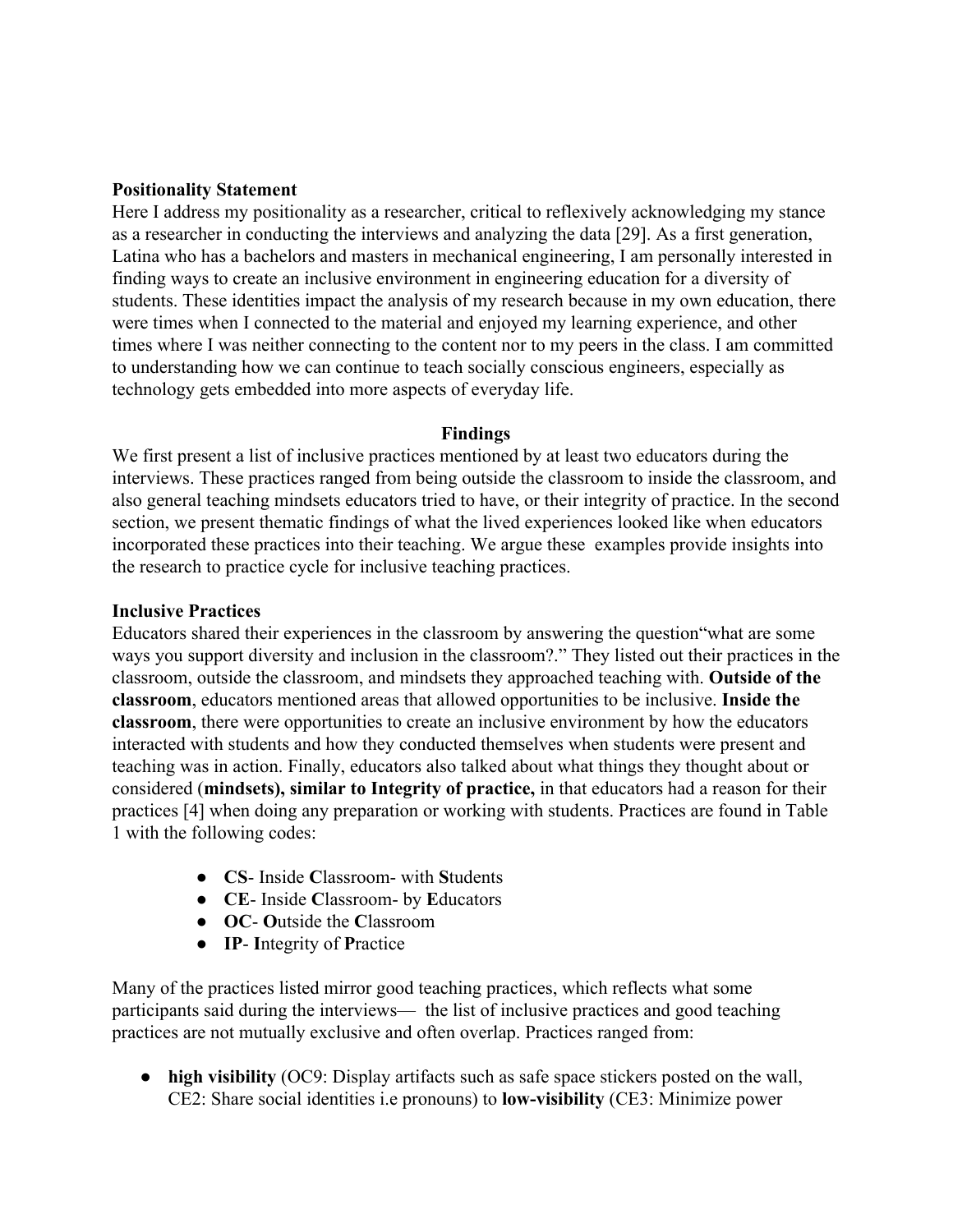dynamics to empower the space, IP1: Acknowledge there is more than one way to teach and learn something)

- **high-stakes** (CE8: Solicit feedback i.e. mid-semester reviews, OC6: Talk with other faculty as a site of inclusion) to **low-stakes** (OC1: Have one-on-one conversations with students, CS7: Allow time for reflection), and from
- **quick implementation** (CS3:Re-arrange tables for group work , CS4: Give multiple students an opportunity to talk) **to time intensive** (CS6: Have holistic evaluation methods, CE7: Make sure the room is set to be accessible for all).

| ID                                                                                                                                          | Practices In the Classroom (with students)                                                                                                                                                                                                                                                                                                                                                                                                                                                    | ID                                                                                          | Practices In the Classroom (by educators)                                                                                                                                                                                                                                                                                                                                                                                                                                                                                                                                             |
|---------------------------------------------------------------------------------------------------------------------------------------------|-----------------------------------------------------------------------------------------------------------------------------------------------------------------------------------------------------------------------------------------------------------------------------------------------------------------------------------------------------------------------------------------------------------------------------------------------------------------------------------------------|---------------------------------------------------------------------------------------------|---------------------------------------------------------------------------------------------------------------------------------------------------------------------------------------------------------------------------------------------------------------------------------------------------------------------------------------------------------------------------------------------------------------------------------------------------------------------------------------------------------------------------------------------------------------------------------------|
| CS1<br>CS <sub>2</sub><br>CS <sub>3</sub><br>CS4<br>CS5<br>CS <sub>6</sub><br>CS7<br>CS8<br>CS9                                             | Create an interactive environment<br>Create ways to have students connect to the material<br>Re-arrange tables for group work<br>Give multiple students an opportunity to talk<br>Be intentional about how one calls on students to<br>participate<br>Have holistic evaluation methods<br>Allow time for reflection<br>Create student ownership<br>Create a classroom community                                                                                                               | CE1<br>CE <sub>2</sub><br>CE3<br>CE4<br>CE5<br>CE <sub>6</sub><br>CE7<br>CE8<br>CE9         | De-center self<br>Share social identities ( <i>i.e pronouns</i> )<br>Minimize power dynamics to empower the space<br>See students as people and invite them in as they are<br>Ensure content is accessible (i.e. provide transcripts)<br>Provide different forms of content (i.e audio, visual)<br>Ensure the room is set to be accessible for all<br>Solicit feedback (i.e. mid-semester reviews, exit<br>cards)<br>Create content connection to society                                                                                                                             |
| CS10                                                                                                                                        | Create opportunities to learn from other students                                                                                                                                                                                                                                                                                                                                                                                                                                             | CE10                                                                                        | Know where the students are at (in learning, in life)                                                                                                                                                                                                                                                                                                                                                                                                                                                                                                                                 |
|                                                                                                                                             | <b>Practices Outside the Classroom</b>                                                                                                                                                                                                                                                                                                                                                                                                                                                        |                                                                                             | <b>Integrity of Practice [4]</b>                                                                                                                                                                                                                                                                                                                                                                                                                                                                                                                                                      |
| OC <sub>1</sub><br>OC <sub>2</sub><br>OC3<br>OC <sub>4</sub><br>OC <sub>5</sub><br>OC <sub>6</sub><br>OC7<br>OC <sub>8</sub><br>OC9<br>OC10 | Have one-on-one conversations with students<br>Do outreach on campus or with K-12 students<br>Do Land acknowledgements<br>Do course preparation or revamping curriculum<br>Ensure building accessibility<br>Talk with other faculty as a site of inclusion<br>In grading, include meaningful comments<br>Think of inclusivity in the Admissions process<br>Display artifacts such as safe space stickers posted<br>on the walls<br>Advocate for other faculty to adopt inclusive<br>practices | IP1<br>IP2<br>IP3<br>IP4<br>IP <sub>5</sub><br>IP <sub>6</sub><br>IP7<br>IP8<br>IP9<br>IP10 | Acknowledge there is more than one way to teach<br>and learn<br>Be aware that it is important to be intentional<br>Acknowledge the educator's role in normalizing<br>inclusivity<br>Be flexible<br>Think about "How can I support you [the student]?"<br>Respect your students<br>Trust your students<br>Realize things do not need to be taught by the<br>instructor (i.e can be by students or video)<br>Acknowledge diversity and inclusion is good for<br>everyone not just marginalized groups<br>Understand that It is everyone's job to learn about<br>diversity and inclusion |

**TABLE I:** A list of practices mentioned by educators, ordered by where these practices took places such as in the classroom, outside the classroom, and in their Integrity of Practice

These spectrums give context to the lived experiences of educators trying to be more inclusive in their practices. Some lived experiences come from one-on-one interactions with students, and others happen to educators when they are teaching a full lecture hall.

## **Lived Experiences**

Besides educators listing out their practices, we surface three main themes that came along with implementing these practices: One needs community support, one learns from experiences, and doing the work (of D&I) is hard. The following sections have quotes from participants. Participants are identified as P1 through P12.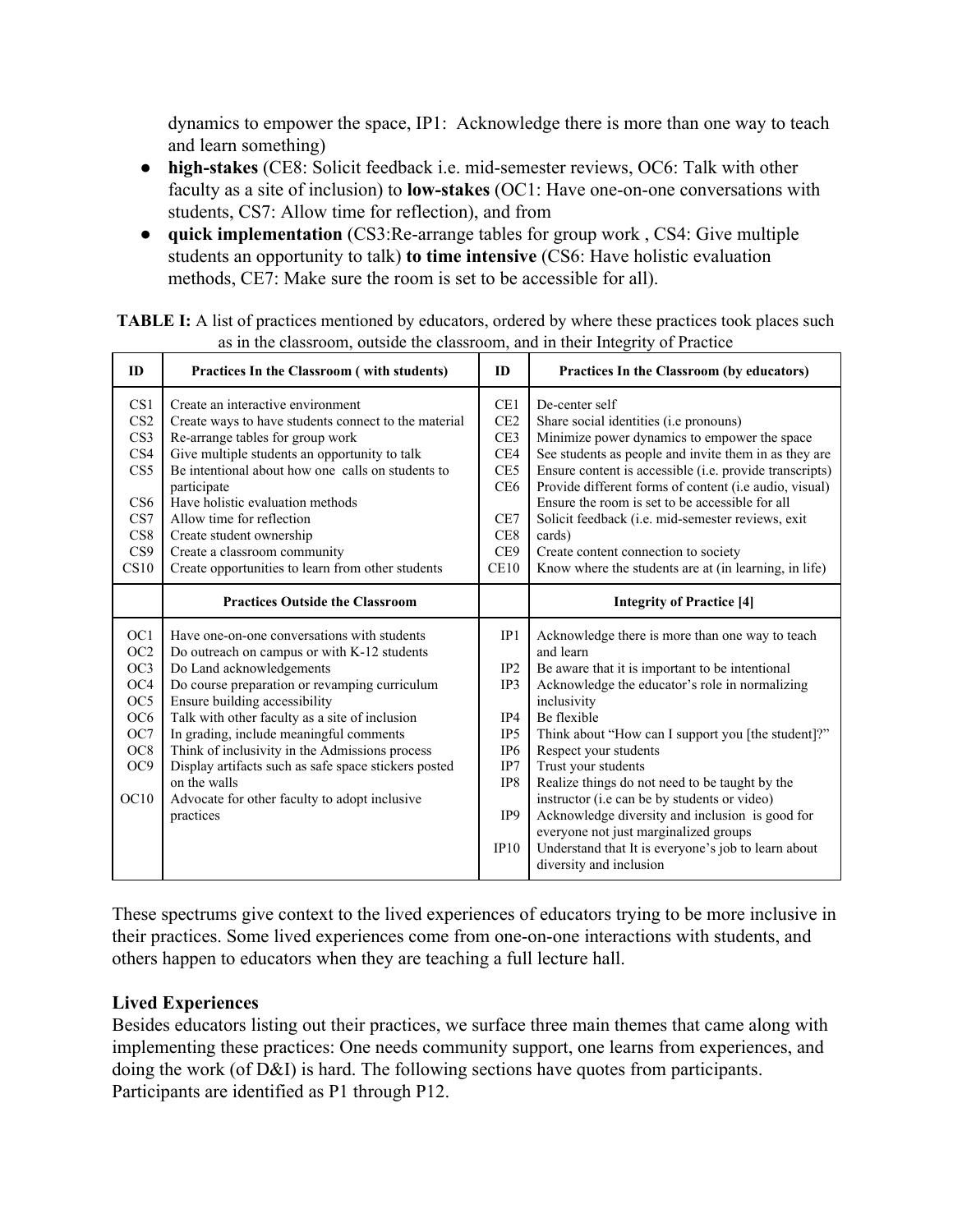## Community Support

In talking to participants, everyone mentioned their colleagues, either within their department, at their institutions, or in the international engineering academic community, as having had an influence on their work with D&I. We are using the word community as a way of grouping what we heard the participants say.

Participants talked about how their colleagues were a source of encouragement and critique to doing D&I work. Many talked about how they felt supported by their departments and colleagues in their department to implement new practices. A few participants felt their department had a culture that valued D&I either through a departamental effort to revamp the curriculum (P8) or being explicit about the [department's] value of D&I (P2, P6). Department meetings were also sources of tension, where participants were questioned by colleagues about their research in D&I, even if that [D&I work] was what they were hired for (P10), or feeling as though colleagues would not be receptive to conversations about D&I topics in faculty meetings, given previous interactions (P12). P9 mentioned that in the early days of their department, their department was heavily split in terms of those who believed in the importance of diversity [and those that did not].

Another comment around this theme is:

*"at my previous institutions, it wasn't always so positive. Colleagues asked, "Oh well why are you doing that? Or people trying to make claims that inclusionary practices are just giving things away to folks. That I was dumbing things down or being told that as a female engineer that will, yeah, I could write a grant application in crayon and get it funded." (P6)*

Other participants mentioned

*"Other people, more traditional faculty, think [asked], "Is this really needed? Do we really need to go the extra mile here?" (P11)*

Another participant shared his perception of other faculty

"*[our department is not] side by side with the engineering professors in mechanical engineering, electrical engineering, so on, who, if I were doing all these things in proximity to them would show much disregard and resistance to my views and my practices.*" *(P3)*

Alternatively, having leaders promoting D&I initiatives also helped faculty make it a priority and

*"become more active in D&I...the Dean is trying to make this happen* (P9)".

Not only was the departmental community important to the educators' journey with D&I work, but the campus resources as a whole also contributed to the overall experience.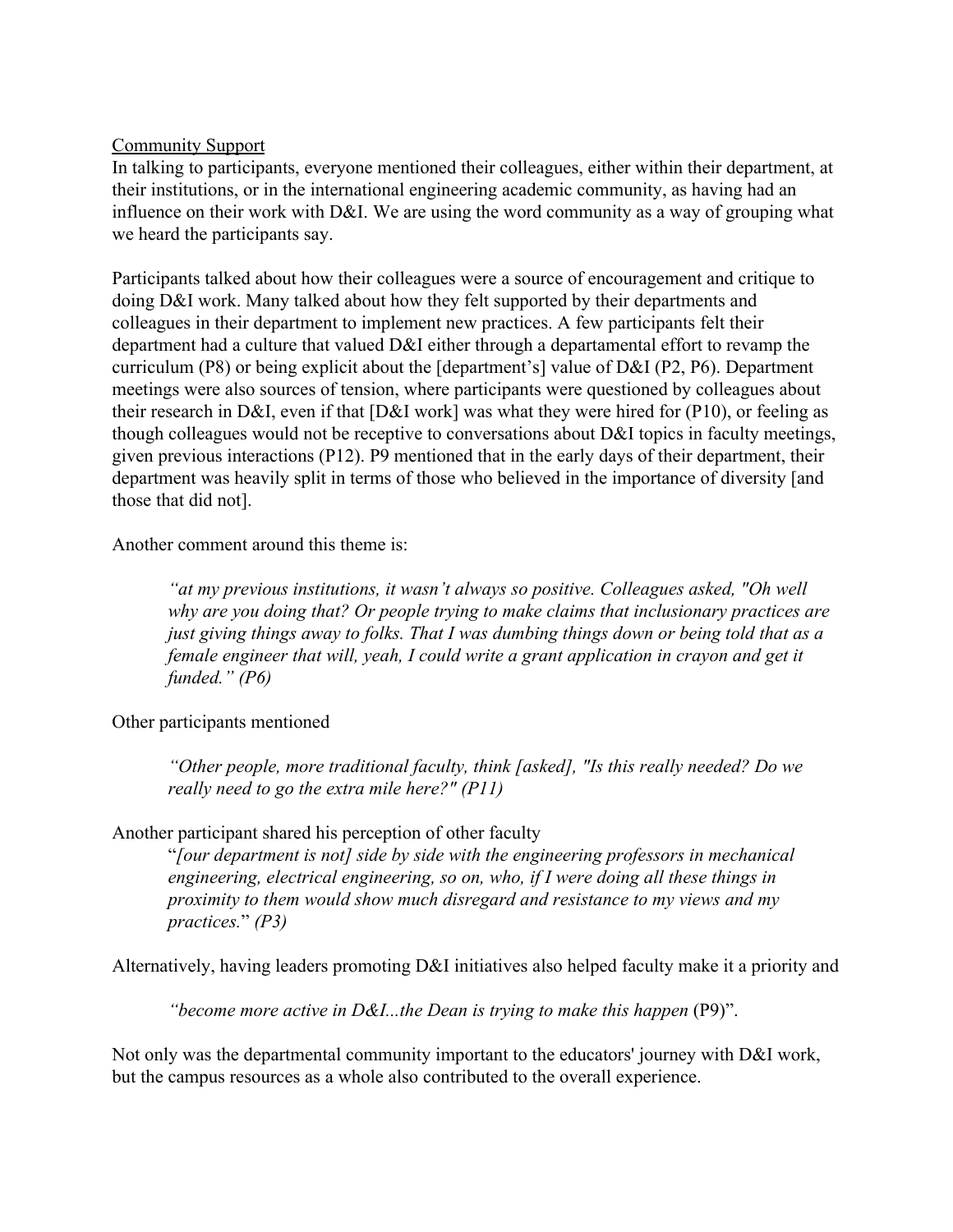Another theme within community participants mentioned was the campus communities they were a part of that got them more involved with D&I. One participant was invited to a committee doing D&I on campus and worked with another engineering department on a grant related to D&I (P8). Another got involved with a group of faculty looking at models for [curricular] change (P9) and similarly, "others joined programs related to preparing future faculty and teaching focused faculty (P11)." One stated the importance of "finding my own people around some of these [D&I] values (P2)."

Finally, beyond an institution, the larger network of engineering faculty nation or world wide also impacted individual's D&I practices. Two faculty mentioned how there was less support before, meaning at least a decade ago, stating,

"*D&I was not even in the vocabulary (P3)*".

"*What has changed are the leaders in D&I practices...I follow their insights. I don't consider myself a leader in the [D&I in engineering education] field. I consider myself a follower (P7)."*

More than one participant mentioned going to workshops and conferences such as the American Society for Engineering Education (ASEE) and Frontiers in Education (FIE), where they could talk to and learn from colleagues across campuses about their current practices. The communities' educators are a part of, at the departmental, campus, or international level, can be both an encouragement or hindrance to one's work with D&I, independent of the feelings being perceived or real.

## Learning from Experiences

Another salient theme came about when educators discussed why specific D&I practices were important. Educators mentioned learning about the importance of D&I practices from personal experiences, from specific interactions with students, or general interactions with students over the years.

Two overall responses emerged when participants were asked to think about their D&I practices over time. The first was thinking about the times before they even began to think **intentionally** about D&I. More than one participant expressed "*always being open minded* (P8)", or that "*[D&I] was something they valued when they first started [teaching]* (P6)" and another acknowledged being "...clueless [about D&I having grown up] in an all white rural community (P9)." P3 mentioned,

*"In the first 10 years I was oblivious to diversity and inclusion in my classroom. I believe I acted inclusively, but no attention was paid, no value was put on it, and there were no attempts to build on i*t."

The second theme educators talked about was their personal experiences in the education system that influenced their adoption of D&I practices. Participant P5 said,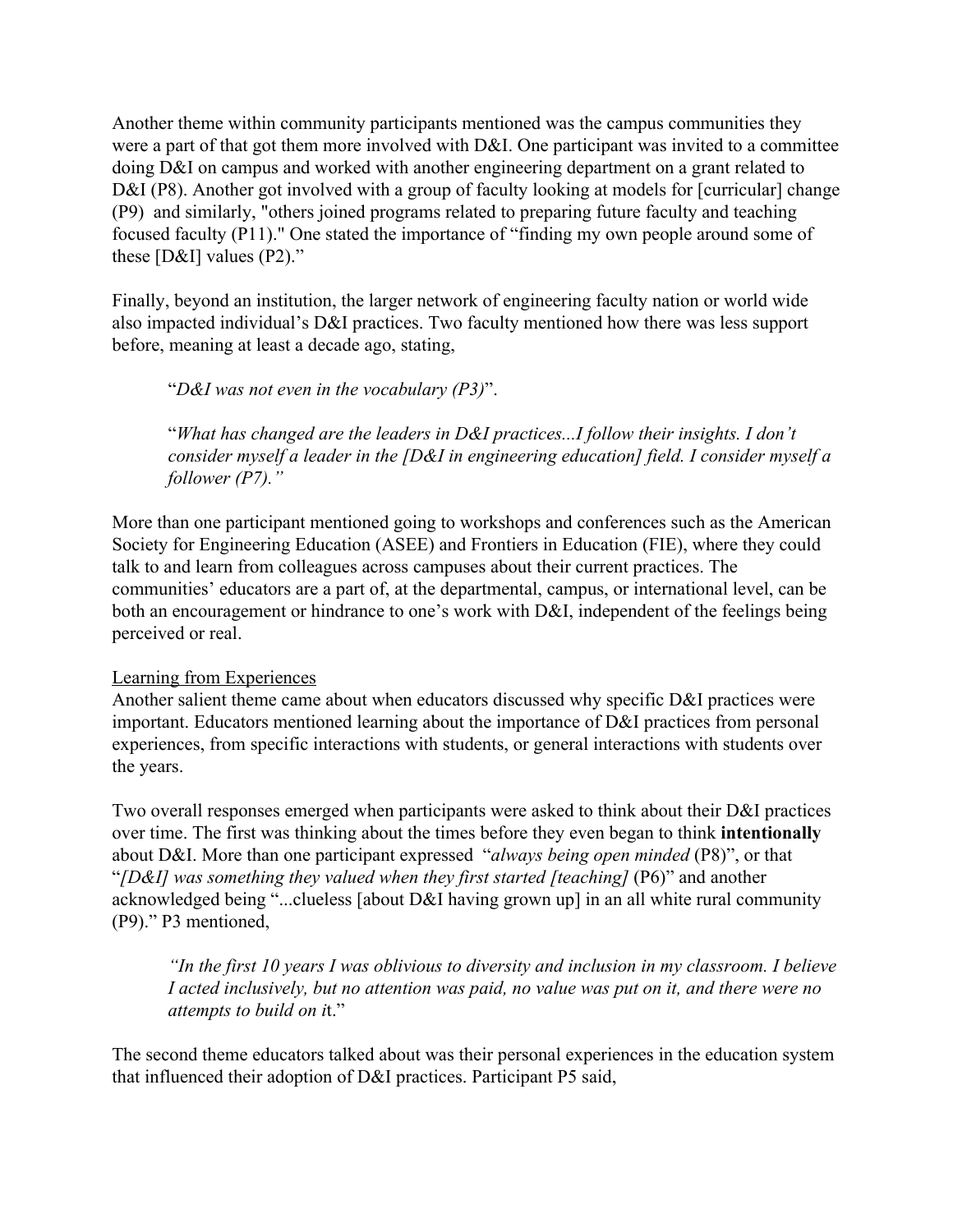" *[My] value of inclusiveness developed from typically being the only black female in a lot of my classes, teams, and various educational experiences...so I know what it is to be excluded or not be thought of...in what happens in the classroom or program.*"

Similarly, participant P10 mentioned " *I live it every day, microaggressions… it's a reminder that other students are also the target of it*." And yet another mentioned,

"*I've had experiences in the past where I work up the courage to say something...the instructor's response [made] me feel really terrible (P1)*."

The same participant said,

*"to me personally it is important because I understand from my own education and experience that not everyone learns the same way (P1)."*

Each of these personal experiences highlighted the importance of D&I practices for these educators.

We also heard about how interactions with students influenced D&I practices. Educators shared stories of specific incidences that led them to adopt a new practice. One story mentioned how their program's rule of  $1/x$  came about. Students are expected to contribute and participate " $1/x$ " percentage of the time, with x being the number of students in the group. This was intended to create accountability for those who tend to take a lead and motivation for those who are quieter in discussions. This practice came about one time, when a student was dominating a conversation and was unaware of his dominance. He was a non-traditional student, obtaining this degree after a previous career, so it was important to give this particular student a chance to speak, but also allow other students the opportunities to contribute.

Another example was an experience with a Rudolph the Reindeer electronics project abroad. It was intended to be fun, until the faculty member realized, while talking to a student, that the student, coming from a different religious background, had no idea who Rudolph was. This led the professor to think about other assumptions they had been making when creating content, about what was knowledge that everyone had or could connect to. From then on, when planning new activities, this educator makes sure to think through assumptions she might be making.

Faculty also mentioned learning and gaining an understanding of D&I from general classroom interactions with their students. When one educator started being vocal about their identity in the classroom, they noted that "*female students began to explicitly say it helped them [the female students] for me to speak openly (P4)."*

Another faculty mentioned the impact of teaching at an institution that was culturally different than their alma mater.

" *Students have a lot they are dealing with...I didn't see that as an undergrad or grad because I went to a very different institution...[it is important to] be willing to learn a lot*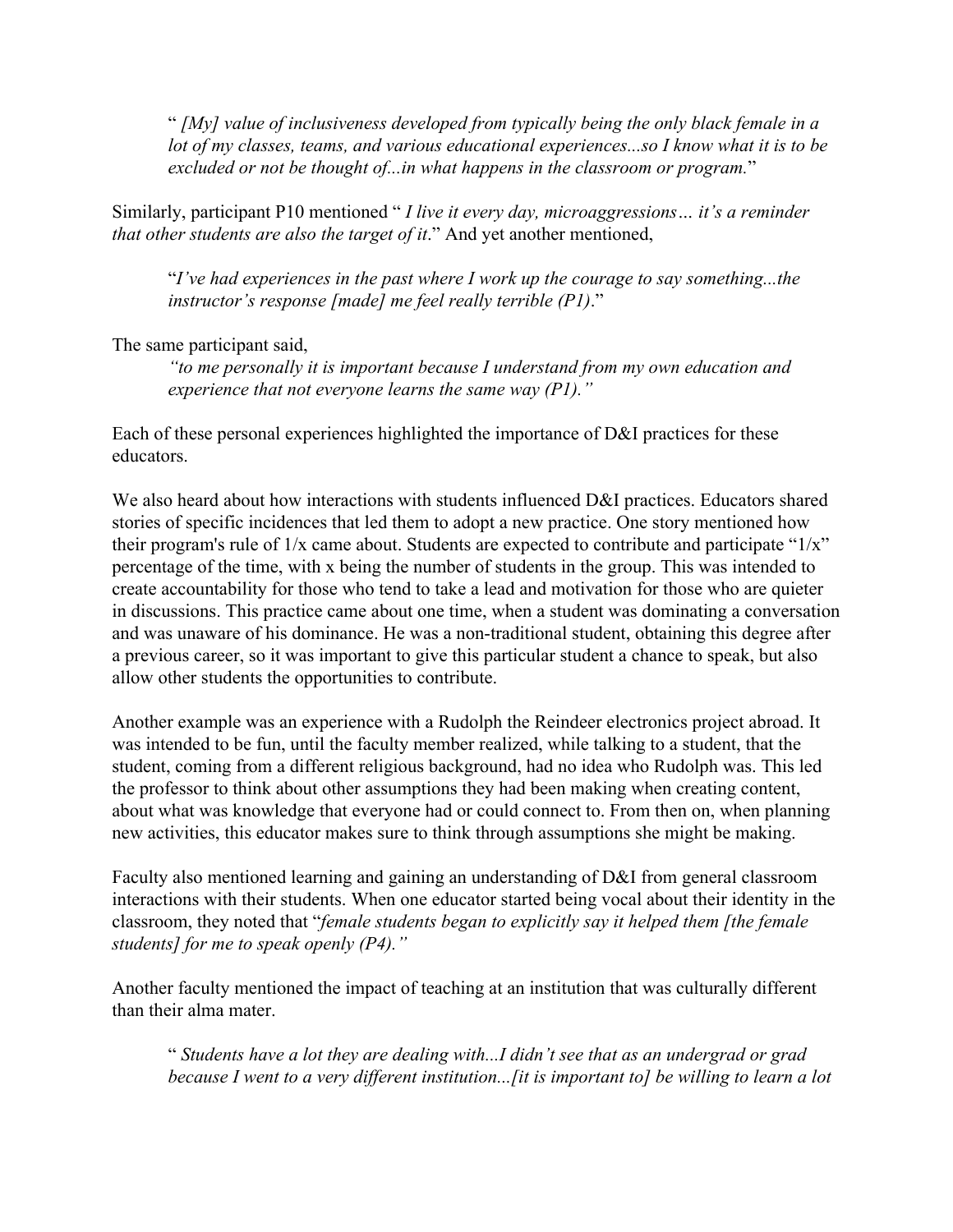*and a lot about people when you are trying to be inclusive...if the students don't tell me first hand [about their experience], the default is to assume (P12)*."

One participant who had previously taught high school students talked about acknowledging that "*K-12 experiences vary enormously*." Another mentioned how the first institution he taught at, he "*worked with underprivileged students from inner city backgrounds…[and] first generation students.*" He mentioned having no idea what he was doing, but he learned from the experiences.

Each of these experiences illustrates that D&I practices of educators are impacted by their previous experiences as students, with specific incidents that have led to the creation of a new teaching practice, and by understanding the diversity of students specific to their institutions.

## The Work is Hard

Eleven of the twelve educators talked about how incorporating D&I practices was a personal endeavor for a variety of reasons. This section describes several reasons, supported by quotes, that unpack why D&I work remains challenging for practitioners.

Being an educator is a very public role. In being intentional about D&I practices, more than half of the educators talked about having to be transparent and vulnerable with the difficult nature of the work. One participant mentioned,

*"everybody… studies and agrees it's [D&I Work] hard to do… we just have to keep working at it (P11)."*

Other participants talked about this work being difficult to accomplish.

*"You can do x, y, and z, but it still doesn't mean you're perfect… you're never going to be perfectly inclusive (P1)."*

Another participant was talking about the opportunity they had of starting a project based curriculum and said,

*" it was an exciting opportunity but it was a tremendous burden...empowering people to go into professional life… something I could not lecture on (P3)."*

More than one shared their thoughts on how they felt they were doing with incorporating D&I practices.

"*When I read your email, I thought I could be doing more* (P12)."

Participant 12 also said that their personal D&I "*practices are very minimal*." Similarly, two other participants said, "*I'm not very good at it [D&I], it's self defeating* (P9)." and "*It's been a learning curve* (P6)."

Doing D&I work requires accepting that it will be difficult to do. P5 added,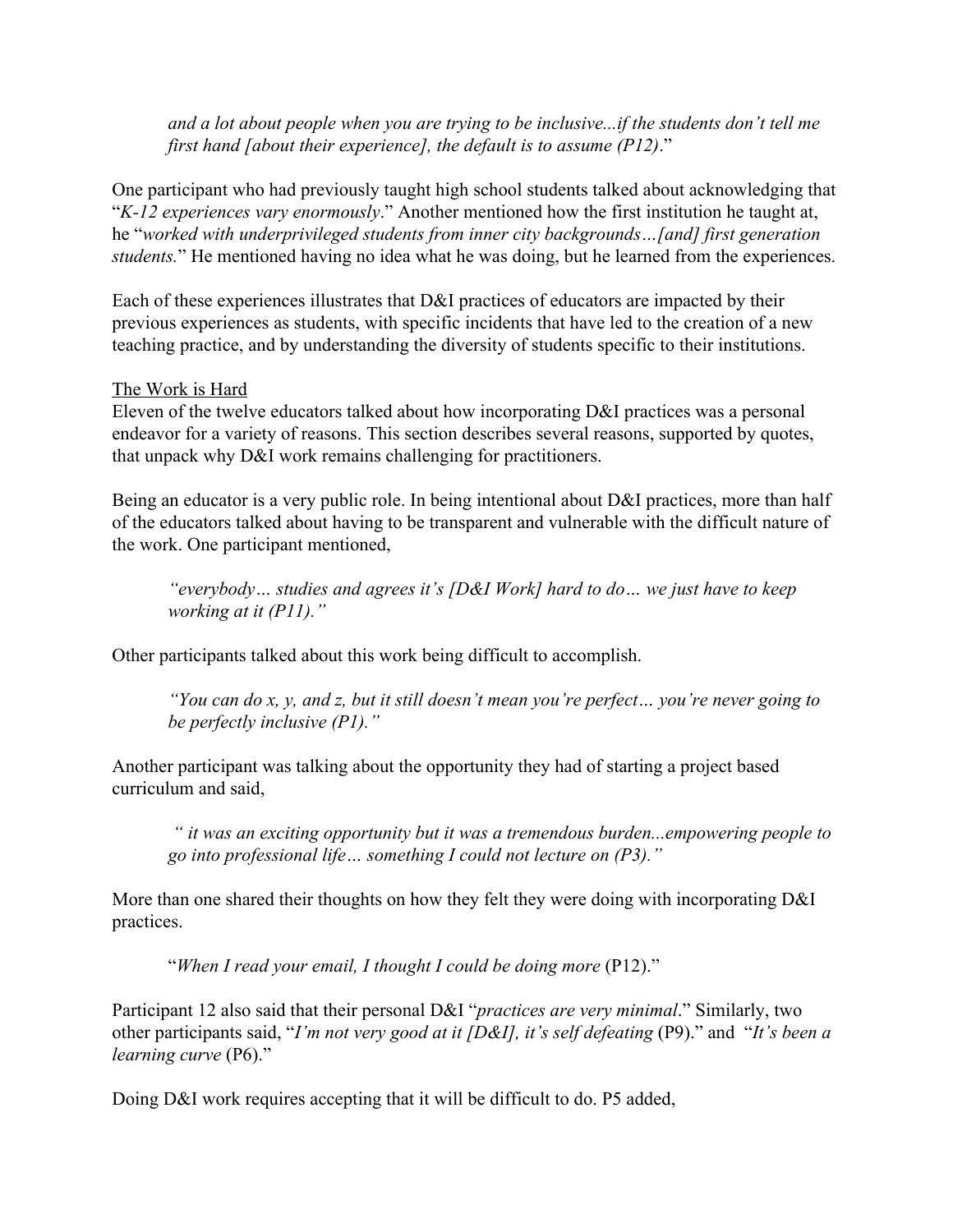"*when introducing these [D&I] topics, there is a lot of explaining and background information that is needed to help engineers and the engineering community think about these [D&I] concepts*."

More than one person acknowledged the difficulties of incorporating D&I practices due to systemic constraints. One participant mentioned,

"*It's hard because it really is a systemic problem... Until the community pays attention and makes it a priority...it's going to be tough to get large-scale change (P11).*"

Another educator mentioned the stigmas around depression and anxiety. If faculty could not talk about their own mental health issues without worrying that colleagues would then consider their future ideas bad, how could they help students overcome those difficult experiences themselves (P6)? And finally, one faculty mentioned having to "*emancipate myself and the students from the rules of the classroom* (P4)." There is a cultural way of doing engineering education. In doing D&I work, some practices may be counter-cultural.

Finally, more than one faculty mentioned being targeted for being outspoken about the need for inclusive practices. The following happened many years ago. One participant mentioned feeling psychologically targeted and feeling as if there was intentional "character assasination" due to being outspoken.

"*Some faculty colleagues who were really invested in those [non-inclusive] rules, did not like that, nor did some administrators, because I was starting to openly speak about these discriminatory practices that people were engaged in, including administrators saying, this is not consistent with our policy on non discrimination.*"

Similarly, another participant mentioned that, because of their work with D&I,

"*those [faculty] who believed in rigor thought that I was not serious. They would go to deans and complain about me.They literally made up stories about me.* "

We also heard more current stories and experiences. For example, a participant mentioned,

 "*They [other faculty] don't understand it [ the need for D&I work] because they don't believe it [microaggressions] and it is my everyday experience*."

We also heard about faculty being afraid of doing D&I work because of the risk of not receiving tenure and because of the way students and colleagues would react. This was someone who had been told many times that there was a "right way" to do things to be an engineer.

## **Limitations**

There are limitations to the work due to a few factors. The participants we recruited were either in their early stages of their teaching career or beyond 16 years of teaching. This makes the data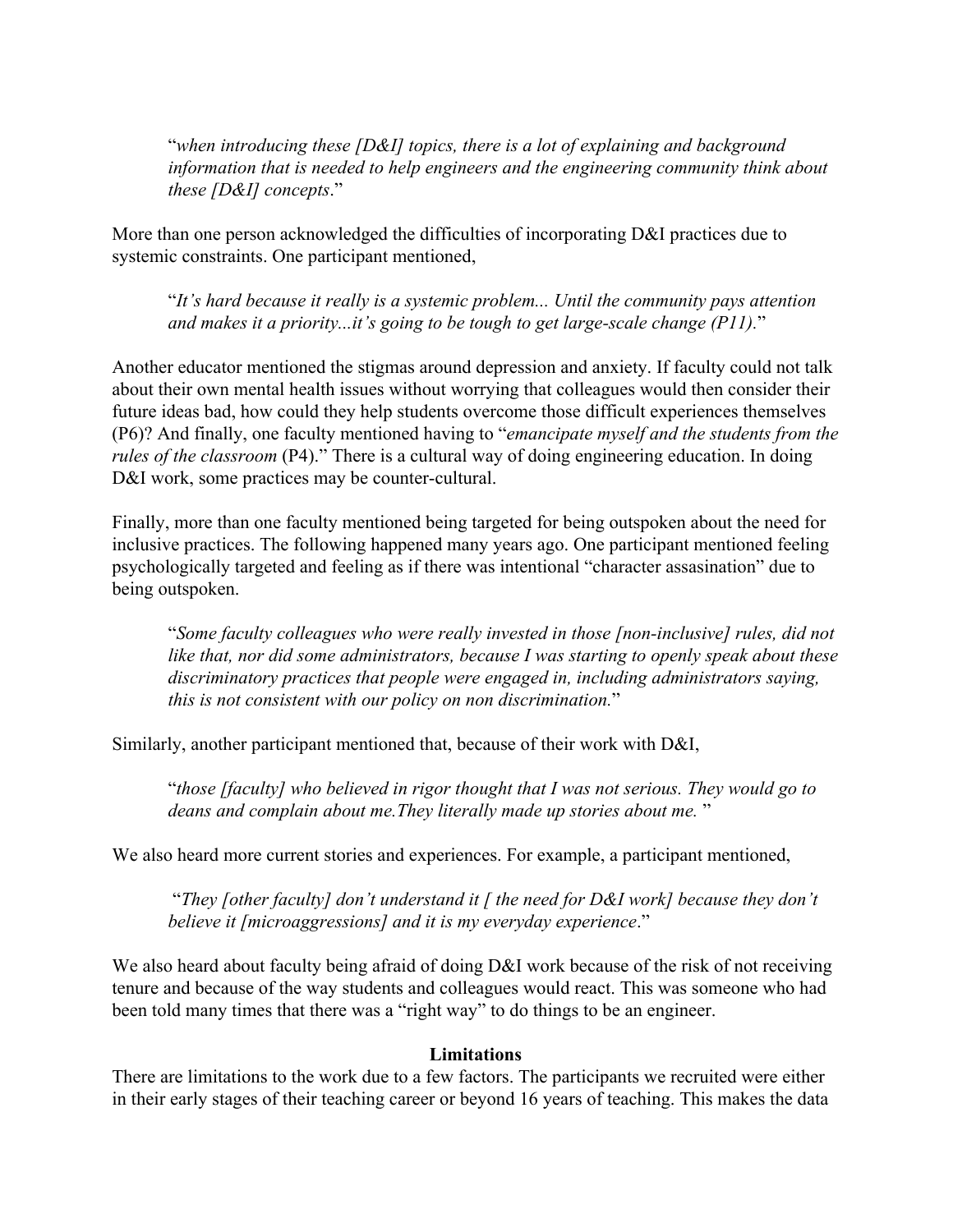rich in that most of our participants have many years of experience, but we are missing stories from educators who are either up for tenure or just beyond their tenure process. Educators at this time in their careers are the ones that still have years ahead of them to try new practices. We also only have a couple of participants who have experience teaching at an R1 institution. Many engineering programs are housed in R1 institutions, therefore it is important for future work to explore the experiences of faculty at R1 institutions. Additionally, interviews as a methodological approach surface educator's perceptions of applying best practices to their work. Future work may explore practices in-situ and/or compliment educator's perceptions with student perceptions. Similarly, the questions used in this protocol lead to specific answers. Having questions explicitly asking participants to define diversity and inclusion could provide data related to faculty definitions of these terms. There is an opportunity to do more research with educators who have been teaching between 5 and 15 years. This also leaves a gap in understanding how educators who have inclusive practices, yet do not see themselves as actively being inclusive, are similar to these 12 educators on their early journey of intentionally being inclusive.

#### **Discussion**

Data from this study agrees with examples of good practice from the literature [\[23\]](https://www.zotero.org/google-docs/?dgCh5X) and highlights some of the lived experiences and difficulties of incorporating new practices into one's teaching. Some might ask about the value of these findings given the lack of novelty in the results. The question then becomes, if we have the answers with previous work about why incorporating new practices into engineering can be difficult, then why are issues of inclusion still prevalent? This study goes one step further in that it highlights that developing inclusive practices has its own set of difficulties when being incorporated by educators, such as receiving resistance from either students or colleagues. The lived experiences emphasize that having inclusive practices is a collaborative experience. The work requires support from the communities one is teaching in. Educators learn which practices are relevant to their classroom by interacting with and learning from students. Finally, it is personally hard work, in that it takes courage and can get personal. Although these findings may not seem novel, it is important to listen to the stories of those who are navigating and addressing D&I to: 1) inspire others 2) learn from their mistakes and missteps and learn about 3) supporting educators through institutional change.

 Achieving a diverse and inclusive environment requires constant reflection and iteration on one's way of doing things, especially since each student comes with a unique set of experiences, and each campus culture, and even department culture, is different. As researchers and practitioners continue to create solutions to the problem of diversity and inclusion in engineering education, we offer one possible solution to this issue. We suggest co-design as an opportunity for faculty and students to think through aspects of change that can promote diversity and inclusion in engineering education, whether it be in the classroom, outside the classroom, or the educators integrity of practice. Co-design in this context is defined by Marc Steen as a process of collaborative design thinking, or as a process of joint inquiry and imagination [\[30\]](https://www.zotero.org/google-docs/?QgwyMV). There is already work on small scale implementation of students contributing to designing curriculum [\[31\].](https://www.zotero.org/google-docs/?vlLGIe) This study reports positive results in this innovation, where students are helping educators with this lofty task. Co-design as a method is promising in that it affords different perspectives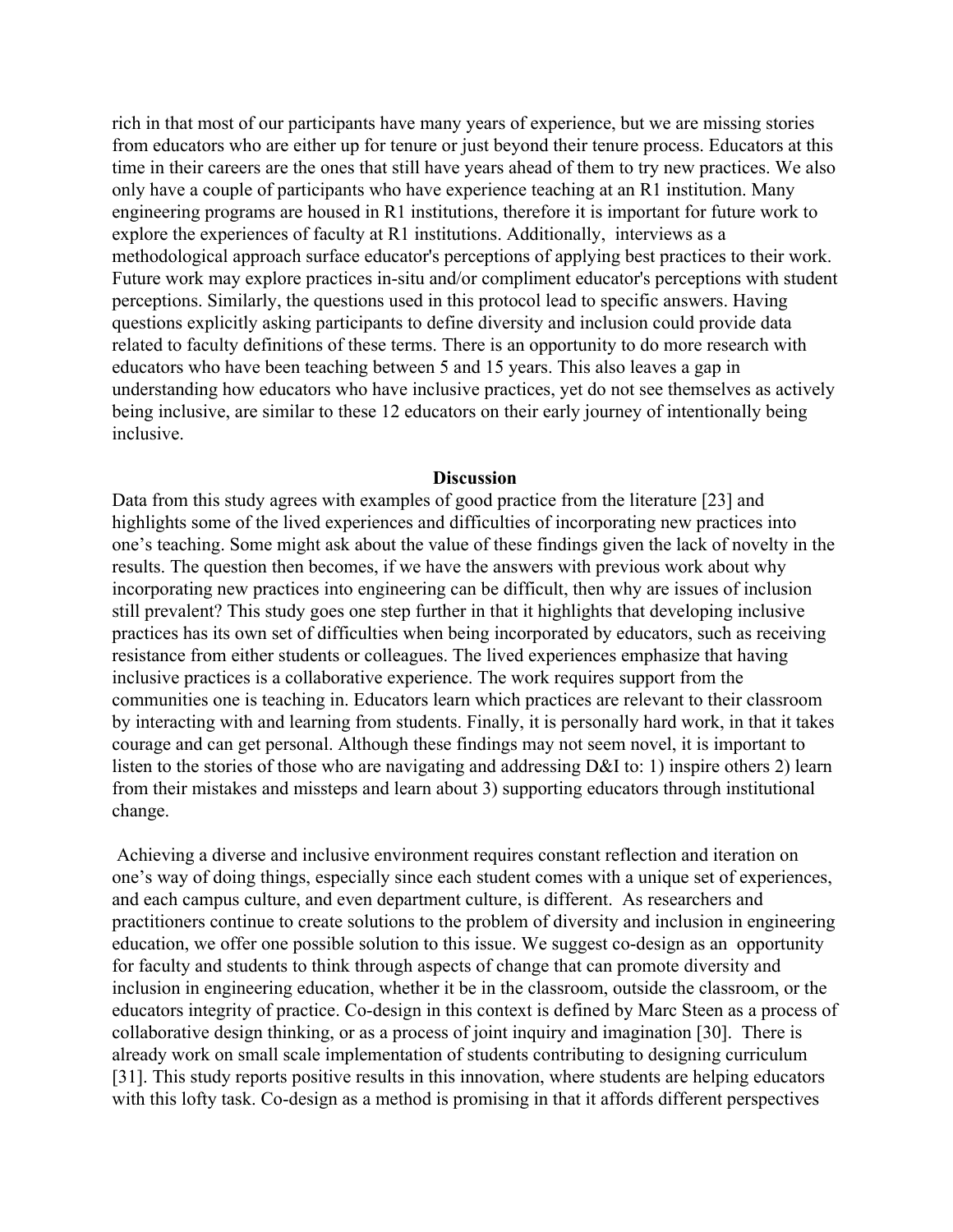and motivations yet encourages ethical considerations and a shared understanding of the design outcome [\[30\]](https://www.zotero.org/google-docs/?WoRBGN). This method also acknowledges the power dynamics that can arise from different stakeholders working to design together [\[30\].](https://www.zotero.org/google-docs/?36ckGW) In future work, we will have educators, students, and researchers working together to design solutions to the difficulty of creating inclusive practices and environments in engineering education. As a discipline, engineering education has used co-design to do curricular innovations on smaller scales [\[32\],](https://www.zotero.org/google-docs/?FXqZbN) and at times it has been conducted with educators and researchers, but not necessarily with the target students [\[33\].](https://www.zotero.org/google-docs/?MRz0ng) Co-designing with participants with different power relations requires that "in order for them [co-designers] to take on this role [of experts], they must be given appropriate tools for expressing themselves [\[34\]](https://www.zotero.org/google-docs/?GOOW8N)". With educators being in a position of having limited time to plan and implement new practices in the classroom, co-design provides an opportunity for educators to share the burden with students, who share expertise about what works for them or not in a classroom. As we continue to build on co-design as a method to create new inclusive practices, it is important to remember Ellsworth critique of "empowerment" and "student voice", warning researchers and educators of that the knowledge students and educators bring can be "contradictory, partial, and irreducible [\[35\]](https://www.zotero.org/google-docs/?ih8ZBR)." As Michel Foucault would say, discussing truth requires courage. Co-design offers a powerful solution that creates dialogues between people with differing power relations, but as we have seen from the educators highlighted in this project, approaching inclusion with courage helps us move towards our goals for a more inclusive future in engineering education. For future work, we plan to do studies to understand the student perspective on inclusive practices in hopes of designing balanced co-design opportunities for students and educators.

#### **Conclusion**

This paper discusses 12 college-level educators' lived experiences in trying to incorporate diverse and inclusive practices. This work is important because of the recruitment and retention issues of underrepresented students in engineering education, including women and students from minoritized groups. Not only do we document different practices of inclusion these educators mention, but we also discuss the community support educators receive in doing this work, how educators learn from personal experiences and those of their students, and finally, how doing this work of incorporating diverse and inclusive practices can be hard. In the discussion, this paper proposes co-design as a method to aid in the creation of new diverse and inclusive practices. Not only does co-design allow for various stakeholders to be a part of the design process, but it also affords opportunities to discuss how to navigate some of the complexities that can come about from individuals with different roles in the design process i.e educators who will put into practice what is designed and students, who will be on the receiving end of the design. Co-design as a method for developing inclusive practices reinforces the idea that diverse perspectives are welcomed in engineering education. As the world continues to become dependent on technology, it remains important that we support the success of a diversity of engineering students. In order to have future engineers representing the voices of a diversity of communities, we must find ways to recruit and retain these students and support educators in doing the same in the classroom.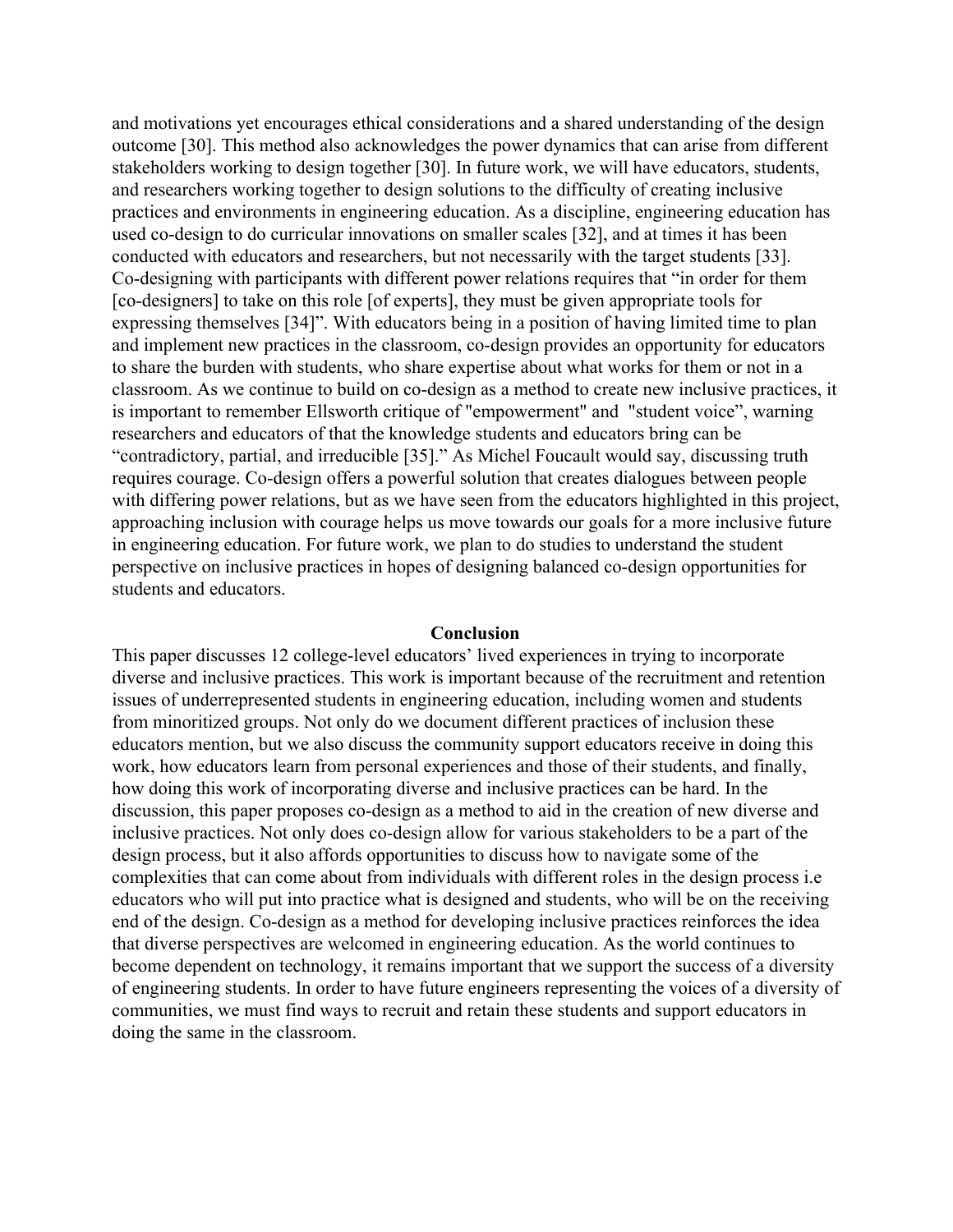## **References**

- [\[1\]](https://www.zotero.org/google-docs/?EToQgm) [S. Secules, "Putting Diversity in Perspective: A Critical Cultural Historical Context for](https://www.zotero.org/google-docs/?EToQgm) [Representation in Engineering," presented at the 2017 ASEE Annual Conference &](https://www.zotero.org/google-docs/?EToQgm) [Exposition, Jun. 2017, Accessed: Jun. 28, 2019. \[Online\]. Available:](https://www.zotero.org/google-docs/?EToQgm) [https://peer.asee.org/putting-diversity-in-perspective-a-critical-cultural-historical-context-for](https://www.zotero.org/google-docs/?EToQgm) [-representation-in-engineering.](https://www.zotero.org/google-docs/?EToQgm)
- [\[2\]](https://www.zotero.org/google-docs/?EToQgm) [N. A. of E. and N. R. Council,](https://www.zotero.org/google-docs/?EToQgm) *[Engineering in K-12 Education: Understanding the Status](https://www.zotero.org/google-docs/?EToQgm) [and Improving the Prospects](https://www.zotero.org/google-docs/?EToQgm)*[. 2009.](https://www.zotero.org/google-docs/?EToQgm)
- [\[3\]](https://www.zotero.org/google-docs/?EToQgm) [G. Lawrie](https://www.zotero.org/google-docs/?EToQgm) *[et al.](https://www.zotero.org/google-docs/?EToQgm)*[, "Moving Towards Inclusive Learning and Teaching: A Synthesis of Recent](https://www.zotero.org/google-docs/?EToQgm) [Literature,"](https://www.zotero.org/google-docs/?EToQgm) *[Teach. Learn. Inq.](https://www.zotero.org/google-docs/?EToQgm)*[, vol. 5, no. 1, pp. 1–13, Mar. 2017, doi:](https://www.zotero.org/google-docs/?EToQgm) [10.20343/teachlearninqu.5.1.3.](https://www.zotero.org/google-docs/?EToQgm)
- [\[4\]](https://www.zotero.org/google-docs/?EToQgm) [P. Young pat. young@bris. ac. uk and Z. Irving, "Integrity of practice in lecturers' accounts](https://www.zotero.org/google-docs/?EToQgm) [of teaching decisions,"](https://www.zotero.org/google-docs/?EToQgm) *[Stud. High. Educ.](https://www.zotero.org/google-docs/?EToQgm)*[, vol. 30, no. 4, pp. 459–472, Aug. 2005, doi:](https://www.zotero.org/google-docs/?EToQgm) [10.1080/03075070500160160.](https://www.zotero.org/google-docs/?EToQgm)
- [\[5\]](https://www.zotero.org/google-docs/?EToQgm) [D. Riley, "Engineering and Social Justice,"](https://www.zotero.org/google-docs/?EToQgm) *[Synth. Lect. Eng. Technol. Soc.](https://www.zotero.org/google-docs/?EToQgm)*[, vol. 3, no. 1, pp.](https://www.zotero.org/google-docs/?EToQgm) [1–152, Jan. 2008, doi: 10.2200/S00117ED1V01Y200805ETS007.](https://www.zotero.org/google-docs/?EToQgm)
- [\[6\]](https://www.zotero.org/google-docs/?EToQgm) L. Colcer, C. Smith, and D. Montfort, "Problems of Our Own Devising: Individuals" [Challenges in Enacting Systemic Changes to Increase the Inclusivity of Engineering](https://www.zotero.org/google-docs/?EToQgm) [Departments," presented at the 2017 ASEE Annual Conference & Exposition, Jun. 2017,](https://www.zotero.org/google-docs/?EToQgm) [Accessed: Jun. 28, 2019. \[Online\]. Available:](https://www.zotero.org/google-docs/?EToQgm) [https://peer.asee.org/problems-of-our-own-devising-individuals-challenges-in-enacting-syste](https://www.zotero.org/google-docs/?EToQgm) [mic-changes-to-increase-the-inclusivity-of-engineering-departments.](https://www.zotero.org/google-docs/?EToQgm)
- [\[7\]](https://www.zotero.org/google-docs/?EToQgm) [T. Odumosu](https://www.zotero.org/google-docs/?EToQgm) *[et al.](https://www.zotero.org/google-docs/?EToQgm)*[, "Dimensions of Diversity in Engineering: What We Can Learn from](https://www.zotero.org/google-docs/?EToQgm) [STS," presented at the 2018 ASEE Annual Conference & Exposition, Jun. 2018, Accessed:](https://www.zotero.org/google-docs/?EToQgm) [Jun. 28, 2019. \[Online\]. Available:](https://www.zotero.org/google-docs/?EToQgm)

[https://peer.asee.org/dimensions-of-diversity-in-engineering-what-we-can-learn-from-sts.](https://www.zotero.org/google-docs/?EToQgm)

- [\[8\]](https://www.zotero.org/google-docs/?EToQgm) [J. Mejia, D. Drake, and A. Wilson-Lopez, "Changes in Latino/a Adolescents' Engineering](https://www.zotero.org/google-docs/?EToQgm) [Self-efficacy and Perceptions of Engineering After Addressing Authentic Engineering](https://www.zotero.org/google-docs/?EToQgm) [Design Challenges," in](https://www.zotero.org/google-docs/?EToQgm) *[2015 ASEE Annual Conference and Exposition Proceedings](https://www.zotero.org/google-docs/?EToQgm)*[, Seattle,](https://www.zotero.org/google-docs/?EToQgm) [Washington, Jun. 2015, pp. 26.339.1-26.339.14, doi: 10.18260/p.23678.](https://www.zotero.org/google-docs/?EToQgm)
- [\[9\]](https://www.zotero.org/google-docs/?EToQgm) A. Wilson-[Lopez, J. A. Mejia, I. M. Hasbún, and G. S. Kasun, "Latina/o Adolescents' Funds](https://www.zotero.org/google-docs/?EToQgm) [of Knowledge Related to Engineering,"](https://www.zotero.org/google-docs/?EToQgm) *[J. Eng. Educ.](https://www.zotero.org/google-docs/?EToQgm)*[, vol. 105, no. 2, pp. 278–311, Apr.](https://www.zotero.org/google-docs/?EToQgm) [2016, doi: 10.1002/jee.20117.](https://www.zotero.org/google-docs/?EToQgm)
- [\[10\]](https://www.zotero.org/google-docs/?EToQgm) [M. Brewer, N. Sochacka, and J. Walther, "Into the Pipeline: A Freshman Student's](https://www.zotero.org/google-docs/?EToQgm) [Experiences of Stories Told About Engineering," presented at the 2015 ASEE Annual](https://www.zotero.org/google-docs/?EToQgm) [Conference & Exposition, Jun. 2015, pp. 26.1018.1-26.1018.19, Accessed: Jun. 28, 2019.](https://www.zotero.org/google-docs/?EToQgm) [\[Online\]. Available:](https://www.zotero.org/google-docs/?EToQgm)

[https://peer.asee.org/into-the-pipeline-a-freshman-student-s-experiences-of-stories-told-about](https://www.zotero.org/google-docs/?EToQgm) [-engineering.](https://www.zotero.org/google-docs/?EToQgm)

- [\[11\]](https://www.zotero.org/google-docs/?EToQgm) [J. P. Martin, D. R. Simmons, and S. L. Yu, "The Role of Social Capital in the](https://www.zotero.org/google-docs/?EToQgm) [Experiences of Hispanic Women Engineering Majors,"](https://www.zotero.org/google-docs/?EToQgm) *[J. Eng. Educ.](https://www.zotero.org/google-docs/?EToQgm)*[, vol. 102, no. 2, pp.](https://www.zotero.org/google-docs/?EToQgm) [227–243, 2013, doi: 10.1002/jee.20010.](https://www.zotero.org/google-docs/?EToQgm)
- [\[12\]](https://www.zotero.org/google-docs/?EToQgm) [L. A. Meadows](https://www.zotero.org/google-docs/?EToQgm) *[et al.](https://www.zotero.org/google-docs/?EToQgm)*[, "Interactive Panel: Improving the Experiences of Marginalized](https://www.zotero.org/google-docs/?EToQgm) [Students on Engineering Design Teams," presented at the 2015 ASEE Annual Conference &](https://www.zotero.org/google-docs/?EToQgm)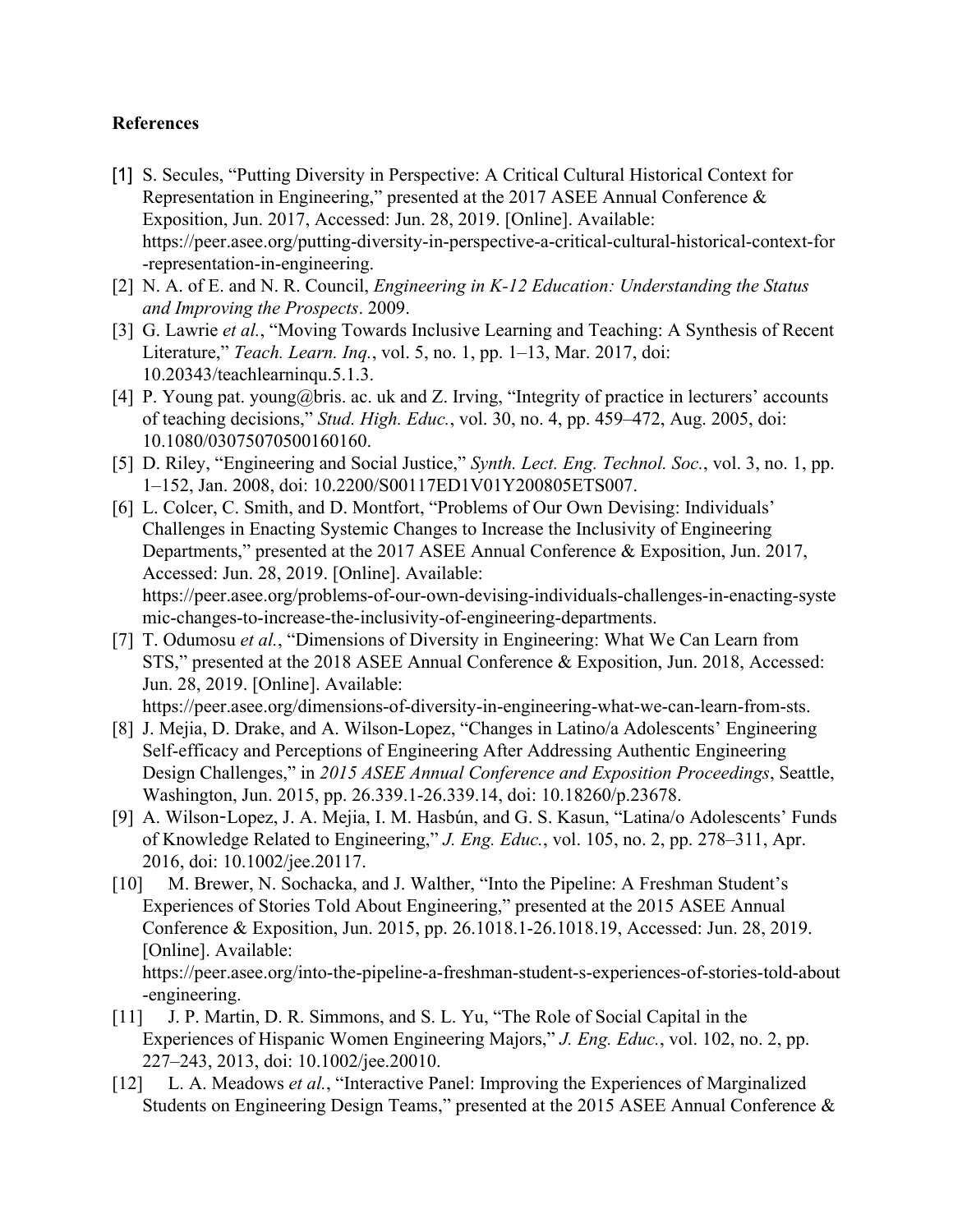[Exposition, Jun. 2015, pp. 26.1007.1-26.1007.23, Accessed: Jun. 28, 2019. \[Online\].](https://www.zotero.org/google-docs/?EToQgm) [Available:](https://www.zotero.org/google-docs/?EToQgm)

[https://peer.asee.org/interactive-panel-improving-the-experiences-of-marginalized-students-o](https://www.zotero.org/google-docs/?EToQgm) [n-engineering-design-teams.](https://www.zotero.org/google-docs/?EToQgm)

- [\[13\]](https://www.zotero.org/google-docs/?EToQgm) [S. Hurtado, N. L. Cabrera, M. H. Lin, L. Arellano, and L. L. Espinosa, "Diversifying](https://www.zotero.org/google-docs/?EToQgm) [Science: Underrepresented Student Experiences in Structured Research Programs,"](https://www.zotero.org/google-docs/?EToQgm) *[Res.](https://www.zotero.org/google-docs/?EToQgm) [High. Educ.](https://www.zotero.org/google-docs/?EToQgm)*[, vol. 50, no. 2, pp. 189–214, Mar. 2009, doi: 10.1007/s11162-008-9114-7.](https://www.zotero.org/google-docs/?EToQgm)
- [\[14\]](https://www.zotero.org/google-docs/?EToQgm) [J. M. Trenor, S. L. Yu, C. L. Waight, K. S. Zerda, and T.-L. Sha, "The Relations of](https://www.zotero.org/google-docs/?EToQgm) [Ethnicity to Female Engineering Students' Educational Experiences and College and Career](https://www.zotero.org/google-docs/?EToQgm) [Plans in an Ethnically Diverse Learning Environment,"](https://www.zotero.org/google-docs/?EToQgm) *[J. Eng. Educ.](https://www.zotero.org/google-docs/?EToQgm)*[, vol. 97, no. 4, pp.](https://www.zotero.org/google-docs/?EToQgm) [449–465, Oct. 2008, doi: 10.1002/j.2168-9830.2008.tb00992.x.](https://www.zotero.org/google-docs/?EToQgm)
- [\[15\]](https://www.zotero.org/google-docs/?EToQgm) [C. A. Turpen, A. Gupta, J. Radoff, A. Elby, H. Sabo, and G. M. Quan, "Successes and](https://www.zotero.org/google-docs/?EToQgm) [Challenges in Supporting Undergraduate Peer Educators to Notice and Respond to Equity](https://www.zotero.org/google-docs/?EToQgm) [Considerations within Design Teams," presented at the 2018 ASEE Annual Conference &](https://www.zotero.org/google-docs/?EToQgm) [Exposition, Jun. 2018, Accessed: Jun. 28, 2019. \[Online\]. Available:](https://www.zotero.org/google-docs/?EToQgm) [https://peer.asee.org/successes-and-challenges-in-supporting-undergraduate-peer-educators-t](https://www.zotero.org/google-docs/?EToQgm) [o-notice-and-respond-to-equity-considerations-within-design-teams.](https://www.zotero.org/google-docs/?EToQgm)
- [\[16\]](https://www.zotero.org/google-docs/?EToQgm) [R. A. Atadero, C. H. Paguyo, K. E. Rambo-Hernandez, and H. L. Henderson, "Building](https://www.zotero.org/google-docs/?EToQgm) [inclusive engineering identities: implications for changing engineering culture,"](https://www.zotero.org/google-docs/?EToQgm) *[Eur. J. Eng.](https://www.zotero.org/google-docs/?EToQgm) [Educ.](https://www.zotero.org/google-docs/?EToQgm)*[, vol. 43, no. 3, pp. 378–398, May 2018, doi: 10.1080/03043797.2017.1396287.](https://www.zotero.org/google-docs/?EToQgm)
- [\[17\]](https://www.zotero.org/google-docs/?EToQgm) [K. Rambo-Hernandez, R. Atadero, C. Paguyo, and J. Schwartz, "Inclusive Engineering](https://www.zotero.org/google-docs/?EToQgm) [Identities; Two New Surveys to Assess First-Year Students' Inclusive Values and](https://www.zotero.org/google-docs/?EToQgm) [Behaviors," in](https://www.zotero.org/google-docs/?EToQgm) *[2017 ASEE Annual Conference & Exposition Proceedings](https://www.zotero.org/google-docs/?EToQgm)*[, Columbus, Ohio,](https://www.zotero.org/google-docs/?EToQgm) [Jun. 2017, p. 28502, doi: 10.18260/1-2--28502.](https://www.zotero.org/google-docs/?EToQgm)
- [\[18\]](https://www.zotero.org/google-docs/?EToQgm) [Q. Li, H. Swaminathan, and J. Tang, "Development of a Classification System for](https://www.zotero.org/google-docs/?EToQgm) [Engineering Student Characteristics Affecting College Enrollment and Retention,"](https://www.zotero.org/google-docs/?EToQgm) *[J. Eng.](https://www.zotero.org/google-docs/?EToQgm) [Educ.](https://www.zotero.org/google-docs/?EToQgm)*[, vol. 98, no. 4, pp. 361–376, Oct. 2009, doi: 10.1002/j.2168-9830.2009.tb01033.x.](https://www.zotero.org/google-docs/?EToQgm)
- [\[19\]](https://www.zotero.org/google-docs/?EToQgm) [C. Paguyo, R. Atadero, K. Rambo-Hernandez, and J. Francis, "Creating Inclusive](https://www.zotero.org/google-docs/?EToQgm) [Environments in First-year Engineering Classes to Support Student Retention and Learning,"](https://www.zotero.org/google-docs/?EToQgm) [in](https://www.zotero.org/google-docs/?EToQgm) *[2015 ASEE Annual Conference and Exposition Proceedings](https://www.zotero.org/google-docs/?EToQgm)*[, Seattle, Washington, Jun.](https://www.zotero.org/google-docs/?EToQgm) [2015, pp. 26.418.1-26.418.16, doi: 10.18260/p.23757.](https://www.zotero.org/google-docs/?EToQgm)
- [\[20\]](https://www.zotero.org/google-docs/?EToQgm) [A. Sithole, E. T. Chiyaka, P. McCarthy, D. M. Mupinga, B. K. Bucklein, and J. Kibirige,](https://www.zotero.org/google-docs/?EToQgm) ["Student Attraction, Persistence and Retention in STEM Programs: Successes and](https://www.zotero.org/google-docs/?EToQgm) [Continuing Challenges,"](https://www.zotero.org/google-docs/?EToQgm) *[High. Educ. Stud.](https://www.zotero.org/google-docs/?EToQgm)*[, vol. 7, no. 1, p. 46, Jan. 2017, doi:](https://www.zotero.org/google-docs/?EToQgm) [10.5539/hes.v7n1p46.](https://www.zotero.org/google-docs/?EToQgm)
- [\[21\]](https://www.zotero.org/google-docs/?EToQgm) [E. A. Cech, "Culture of Disengagement in Engineering Education?,"](https://www.zotero.org/google-docs/?EToQgm) *[Sci. Technol. Hum.](https://www.zotero.org/google-docs/?EToQgm) [Values](https://www.zotero.org/google-docs/?EToQgm)*[, vol. 39, no. 1, pp. 42–72, Jan. 2014, doi: 10.1177/0162243913504305.](https://www.zotero.org/google-docs/?EToQgm)
- [\[22\]](https://www.zotero.org/google-docs/?EToQgm) [J. D. Stolk, K. Hubbard, and S. Cetinkaya, "Critical mass or critical culture? Gendered](https://www.zotero.org/google-docs/?EToQgm) [perceptions of women and men in an engineering school," in](https://www.zotero.org/google-docs/?EToQgm) *[2017 IEEE Frontiers in](https://www.zotero.org/google-docs/?EToQgm) [Education Conference \(FIE\)](https://www.zotero.org/google-docs/?EToQgm)*[, Indianapolis, IN, Oct. 2017, pp. 1–5, doi:](https://www.zotero.org/google-docs/?EToQgm) [10.1109/FIE.2017.8190516.](https://www.zotero.org/google-docs/?EToQgm)
- [\[23\]](https://www.zotero.org/google-docs/?EToQgm) [S. M. Lord and M. M. Camacho, "Effective teaching practices: Preliminary analysis of](https://www.zotero.org/google-docs/?EToQgm) [engineering educators," in](https://www.zotero.org/google-docs/?EToQgm) *[2007 37th Annual Frontiers In Education Conference - Global](https://www.zotero.org/google-docs/?EToQgm) [Engineering: Knowledge Without Borders, Opportunities Without Passports](https://www.zotero.org/google-docs/?EToQgm)*[, Oct. 2007, pp.](https://www.zotero.org/google-docs/?EToQgm) [F3C-7-F3C-12, doi: 10.1109/FIE.2007.4417881.](https://www.zotero.org/google-docs/?EToQgm)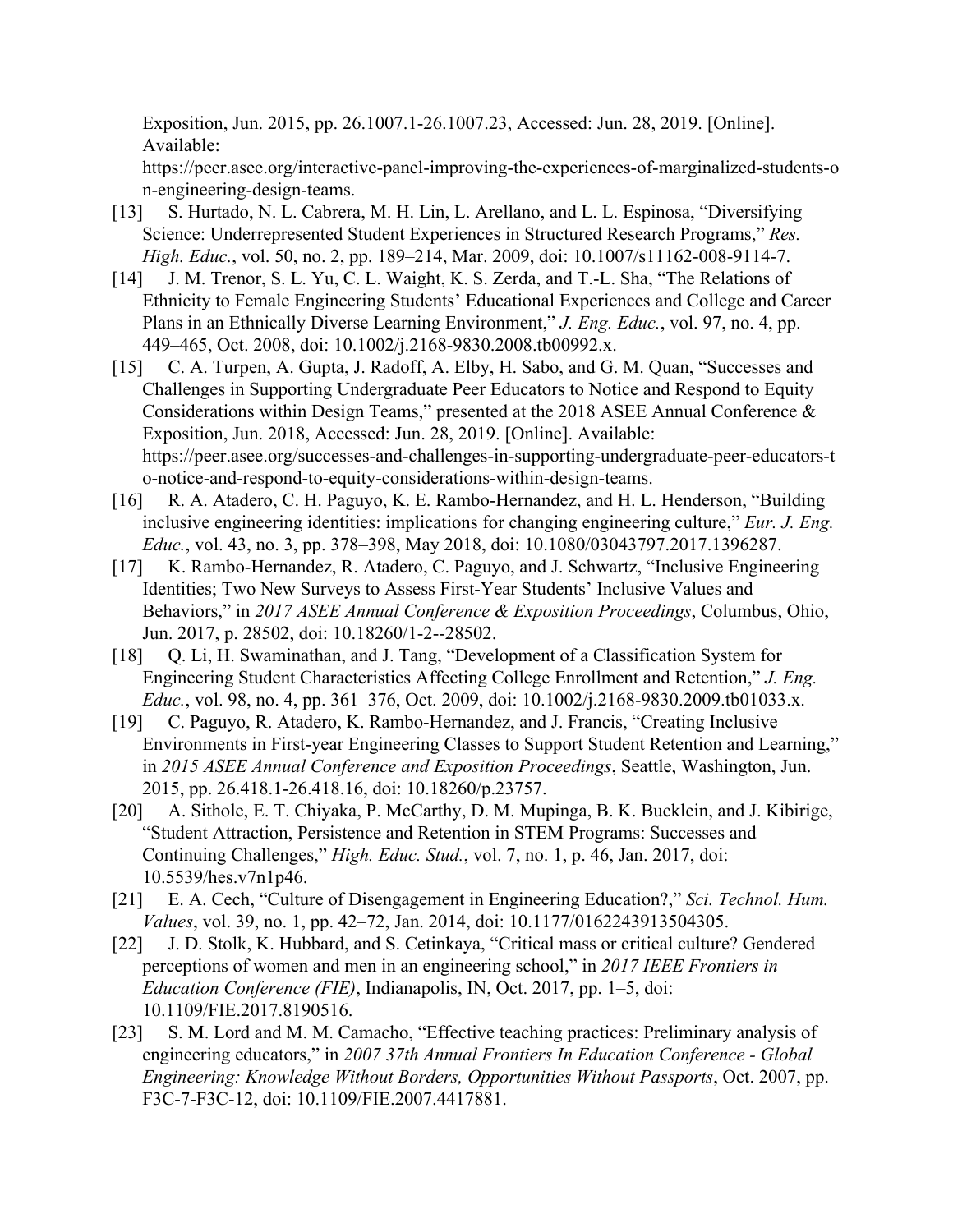- [\[24\]](https://www.zotero.org/google-docs/?EToQgm) [H. M. Matusovich, M. C. Paretti, L. D. McNair, and C. Hixson, "Faculty Motivation: A](https://www.zotero.org/google-docs/?EToQgm) [Gateway to Transforming Engineering Education,"](https://www.zotero.org/google-docs/?EToQgm) *[J. Eng. Educ.](https://www.zotero.org/google-docs/?EToQgm)*[, vol. 103, no. 2, pp.](https://www.zotero.org/google-docs/?EToQgm) [302–330, 2014, doi: 10.1002/jee.20044.](https://www.zotero.org/google-docs/?EToQgm)
- [\[25\]](https://www.zotero.org/google-docs/?EToQgm) [M. T. Hora, "Navigating the Problem Space of Academic Work: How Workload and](https://www.zotero.org/google-docs/?EToQgm) [Curricular Affordances Shape STEM Faculty Decisions About Teaching and Learning,"](https://www.zotero.org/google-docs/?EToQgm) *[AERA Open](https://www.zotero.org/google-docs/?EToQgm)*[, vol. 2, no. 1, p. 2332858415627612, Jan. 2016, doi:](https://www.zotero.org/google-docs/?EToQgm) [10.1177/2332858415627612.](https://www.zotero.org/google-docs/?EToQgm)
- [\[26\]](https://www.zotero.org/google-docs/?EToQgm) [S. C. Weller](https://www.zotero.org/google-docs/?EToQgm) *[et al.](https://www.zotero.org/google-docs/?EToQgm)*[, "Open-ended interview questions and saturation,"](https://www.zotero.org/google-docs/?EToQgm) *[PLOS ONE](https://www.zotero.org/google-docs/?EToQgm)*[, vol.](https://www.zotero.org/google-docs/?EToQgm) [13, no. 6, p. e0198606, Jun. 2018, doi: 10.1371/journal.pone.0198606.](https://www.zotero.org/google-docs/?EToQgm)
- [\[27\]](https://www.zotero.org/google-docs/?EToQgm) [L. A. Goodman, "Snowball sampling,"](https://www.zotero.org/google-docs/?EToQgm) *[Ann. Math. Stat.](https://www.zotero.org/google-docs/?EToQgm)*[, pp. 148–170, 1961.](https://www.zotero.org/google-docs/?EToQgm)
- [\[28\]](https://www.zotero.org/google-docs/?EToQgm) [R. E. Boyatzis,](https://www.zotero.org/google-docs/?EToQgm) *[Transforming qualitative information: Thematic analysis and code](https://www.zotero.org/google-docs/?EToQgm) [development](https://www.zotero.org/google-docs/?EToQgm)*[. sage, 1998.](https://www.zotero.org/google-docs/?EToQgm)
- [\[29\]](https://www.zotero.org/google-docs/?EToQgm) G. Cousin, "Positioning positionality: the refl exive turn," *[New Approaches to Qualitative](https://www.zotero.org/google-docs/?EToQgm) [Research](https://www.zotero.org/google-docs/?EToQgm)*[, Apr. 08, 2010. https://www.taylorfrancis.com/ \(accessed Nov. 07, 2019\).](https://www.zotero.org/google-docs/?EToQgm)
- [\[30\]](https://www.zotero.org/google-docs/?EToQgm) [M. Steen, "Co-Design as a Process of Joint Inquiry and Imagination,"](https://www.zotero.org/google-docs/?EToQgm) *[Des. Issues](https://www.zotero.org/google-docs/?EToQgm)*[, vol.](https://www.zotero.org/google-docs/?EToQgm) [29, no. 2, pp. 16–28, Apr. 2013, doi: 10.1162/DESI\\_a\\_00207.](https://www.zotero.org/google-docs/?EToQgm)
- [\[31\]](https://www.zotero.org/google-docs/?EToQgm) [R. V. Gonzalez, R. T. Schoephoerster, and J. Townsend, "Engineering Leadership: A](https://www.zotero.org/google-docs/?EToQgm) [New Engineering Discipline," presented at the 2015 ASEE Annual Conference &](https://www.zotero.org/google-docs/?EToQgm) [Exposition, Jun. 2015, pp. 26.635.1-26.635.13, Accessed: Jan. 25, 2020. \[Online\]. Available:](https://www.zotero.org/google-docs/?EToQgm) [https://peer.asee.org/engineering-leadership-a-new-engineering-discipline.](https://www.zotero.org/google-docs/?EToQgm)
- [\[32\]](https://www.zotero.org/google-docs/?EToQgm) [A. Hernandez, P. Chen, C. C. Clemmons, and J. Dong, "Addressing the Learning Needs](https://www.zotero.org/google-docs/?EToQgm)" [of Minority Students in Engineering through Participatory Design," presented at the 2016](https://www.zotero.org/google-docs/?EToQgm) [ASEE Annual Conference & Exposition, Jun. 2016, Accessed: Jan. 25, 2020. \[Online\].](https://www.zotero.org/google-docs/?EToQgm) [Available:](https://www.zotero.org/google-docs/?EToQgm)

[https://peer.asee.org/addressing-the-learning-needs-of-minority-students-in-engineering-thro](https://www.zotero.org/google-docs/?EToQgm) [ugh-participatory-design.](https://www.zotero.org/google-docs/?EToQgm)

[\[33\]](https://www.zotero.org/google-docs/?EToQgm) [G. Henderson, M. R. Kendall, I. Basalo, and A. C. Strong, "Co-Designed Research](https://www.zotero.org/google-docs/?EToQgm)" [Agenda to Foster Educational Innovation Efforts Within Undergraduate Engineering at](https://www.zotero.org/google-docs/?EToQgm) [HSIs," presented at the 2019 ASEE Annual Conference & Exposition, Jun. 2019, Accessed:](https://www.zotero.org/google-docs/?EToQgm) [Jan. 25, 2020. \[Online\]. Available:](https://www.zotero.org/google-docs/?EToQgm) [https://peer.asee.org/co-designed-research-agenda-to-foster-educational-innovation-efforts-w](https://www.zotero.org/google-docs/?EToQgm)

[ithin-undergraduate-engineering-at-hsis.](https://www.zotero.org/google-docs/?EToQgm)

- [\[34\]](https://www.zotero.org/google-docs/?EToQgm) [E. B.-N. Sanders and P. J. Stappers, "Co-creation and the new landscapes of design,"](https://www.zotero.org/google-docs/?EToQgm) *[CoDesign](https://www.zotero.org/google-docs/?EToQgm)*[, vol. 4, no. 1, pp. 5–18, Mar. 2008, doi: 10.1080/15710880701875068.](https://www.zotero.org/google-docs/?EToQgm)
- [\[35\]](https://www.zotero.org/google-docs/?EToQgm) [E. Ellsworth, "Why Doesn't This Feel Empowering? Working Through the Repressive](https://www.zotero.org/google-docs/?EToQgm) [Myths of Critical Pedagogy,"](https://www.zotero.org/google-docs/?EToQgm) *[Harv. Educ. Rev.](https://www.zotero.org/google-docs/?EToQgm)*[, vol. 59, no. 3, pp. 297–325, Sep. 1989, doi:](https://www.zotero.org/google-docs/?EToQgm) [10.17763/haer.59.3.058342114k266250.](https://www.zotero.org/google-docs/?EToQgm)